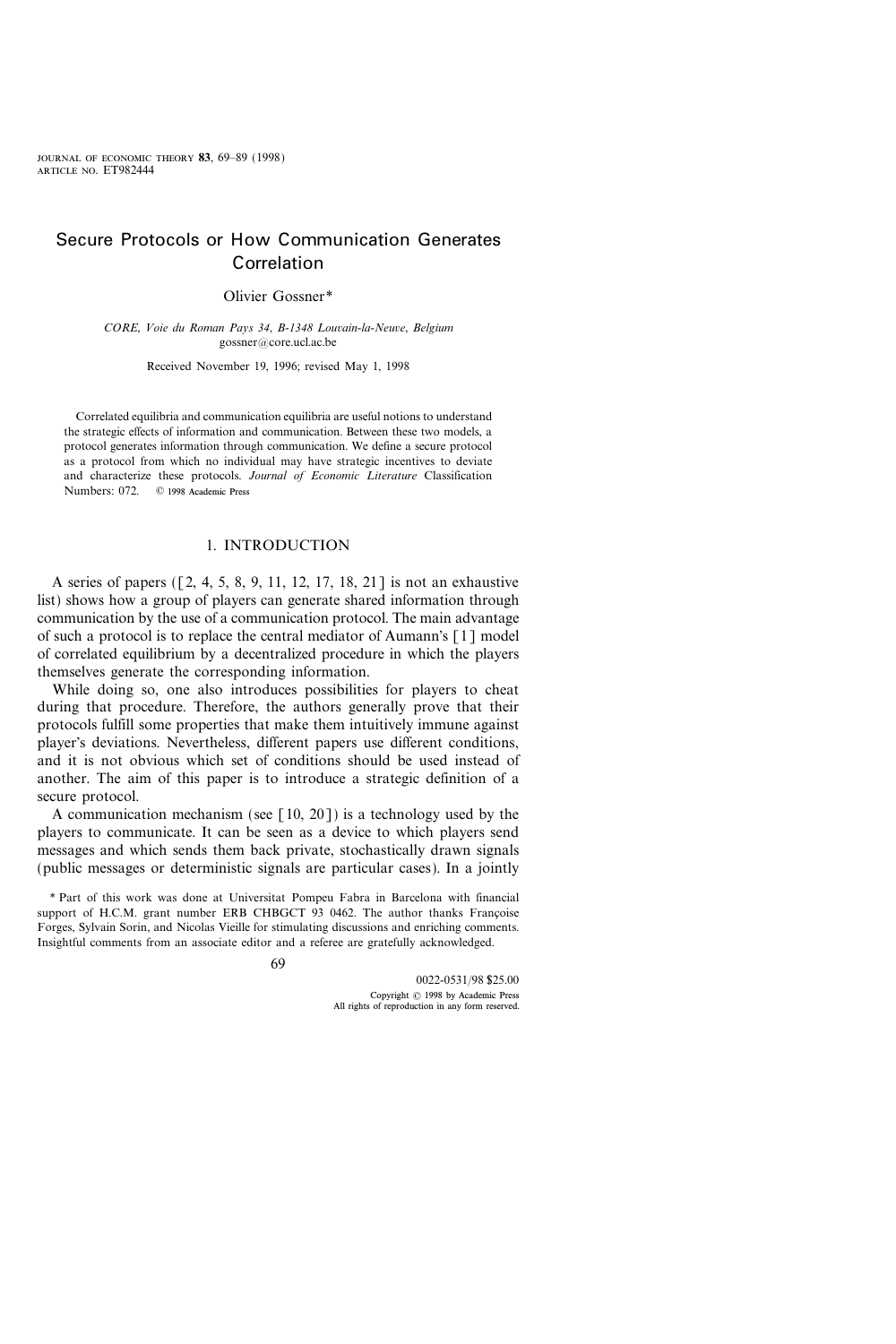controlled lottery [3], players repeatedly announce simultaneous public messages. In polite talk [2], players send public messages one after the other. Barany  $\lceil 4 \rceil$  and Forges  $\lceil 11 \rceil$  make the assumption that players communicate through private phone lines.

In Aumann's [1] model of correlated equilibrium and in Forge's [10] model of communication equilibrium, information structures and communication mechanisms define preplay phases that take place before a game is played.<sup>1</sup> Given a strategic form game G and an information structure  $\mathcal{I}$ , the game G extended by  $\mathcal I$  is defined as the extended game in which players get information from  $\mathcal{I}$ , then play in G. Similarly, if  $\mathcal{C}$  is a communication mechanism, G extended by  $\mathscr C$  is the game in which players first communicate through  $\mathscr C$ , then play in  $G$ .

A protocol P consists of two phases. First, players communicate. During that phase players send messages to the communication mechanism  $\mathscr C$ (communication can be sequential, in this case a message represents a "strategy" used to communicate). In return,  $\mathscr C$  sends back signals to the players. Second, each player computes from his signal a translated (or new) signal, that corresponds to his relevant information after communication. The distribution of the interpreted signals is summarized in an information structure  $\mathcal{I}(P)$  called the information structure generated by the protocol.

Imagine that players rely on  $P$  in order to play in a game  $G$ . Some players may have incentives to change their messages or to compute their translated signal differently in order to get a better payoff in G. To define such incentives, we compare Nash equilibria of G extended by  $\mathscr C$  with Nash equilibria of G extended by  $\mathcal{I}(P)$ . More precisely, we say that P is a secure protocol when for every game  $G$  and all Nash equilibrium  $f$  of  $G$  extended by  $\mathcal{I}(P)$ , the following procedure is Nash equilibrium of G extended by  $\mathcal{C}$ :

v Follow the protocol, therefore generating signals that could have been issued by  $\mathcal{I}(P)$ ;

• Play in G according to  $f$  (as if the obtained signals had been sent by  $\mathcal{I}(P)$ ).

The definition of a secure protocol allows to study games and their communication possibilities separately. For a fixed  $G$ , the revelation principle (see Myerson [19]) characterizes all distributions on the actions of G that can be implemented by Nash equilibria of  $\Gamma(\mathcal{C}, G)$  when  $\mathcal C$  varies. Here, we instead fix  $\mathscr C$  and study the protocols  $P$  which are self-enforcing for all  $G$ . Because they do not depend on  $G$ , secure protocols are "Universal" in the sense of Forges [11].

<sup>&</sup>lt;sup>1</sup> We do not consider extensive form correlated equilibria or extensive form communication equilibria. For the general model, see Forges [10, 11].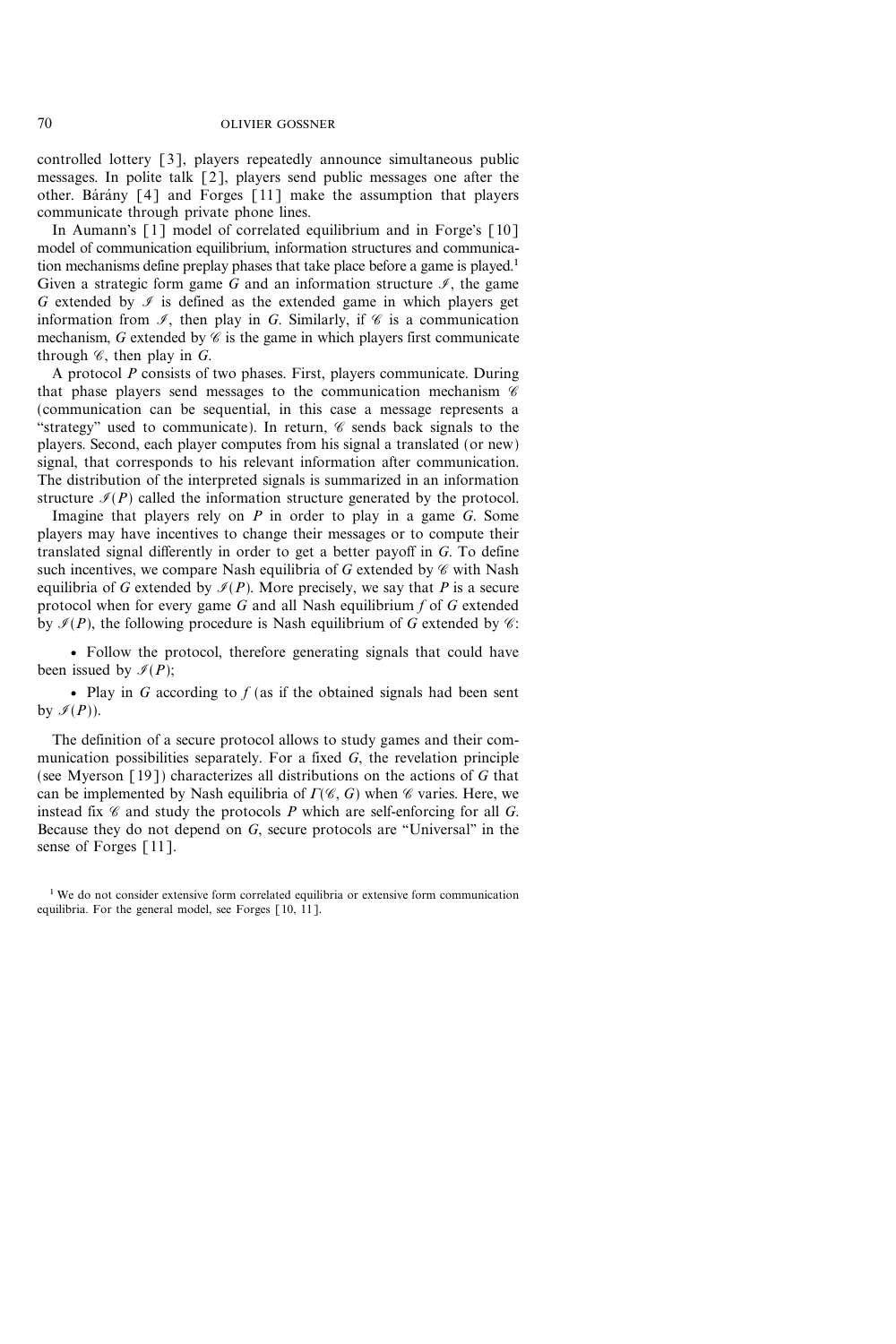We obtain different characterizations of secure protocols. Mainly, we prove that a protocol is secure if and only if two conditions are fulfilled:

v No player can change the distribution of the translated signals of other players by changing his messages;

v No player can gain information about the translated signals of the others, either by considering his original signal instead of his translated one, or by changing his messages.

Intuitively, if a player can affect the distribution of translated signals of the others, he can also change the distribution of their actions in some game played after  $\mathscr C$  and can get a better payoff from this. Also, if no player can change the distribution of translated signals of the others, one may still gain if it is possible to obtain more information on these. In common words, a protocol is secure when no player has the possibility either to mislead other players, or to spy their private information.

Our characterization allows to check which protocols proposed in the literature are secure, and which are not. Barany  $[4]$  shows that if there are at least 4 players communicating through "phone lines," then any information structure with rational coefficients can be generated. The protocols used are not secure, since it has to be assumed that all the messages are recorded by the mechanism and can be checked later. Lehrer [17] and Lehrer and Sorin [18] prove that for any information structure  $\mathcal I$  with rational coefficients, there exists a mechanism and a protocol for that mechanism that generates  $\mathcal{I}$ . The mechanisms considered are public (each player knows his message and a public signal) and deterministic (the signals depend deterministically on the messages), and the properties obtained on these protocols imply that they are secure. Using tools from modern cryptography, Urbano and Vila [21] exhibit secure protocols with public communication and two players. Their protocols are secure under some assumptions of bounded rationality.

In a repeated game with imperfect monitoring, each player is partially informed about the past actions of the others. Lehrer [16] shows how players may use the signals of the game as a communication mechanism in order to correlate (see also Tomala [22]). Gossner [14] for protocols in finite time and Gossner and Vieille [15] for protocols in infinite time prove that Lehrer's [16] internal correlation protocols are not secure. Still, these protocols are successfully used to build equilibria in repeated games because they are "statistically secure": any profitable deviation is detectable in the long run.

We introduce the notations and the main definitions in Section 2. The characterization of secure protocols is presented in Section 3, and some examples are studied in Section 4. Sections 5, 6, and 7 are devoted to the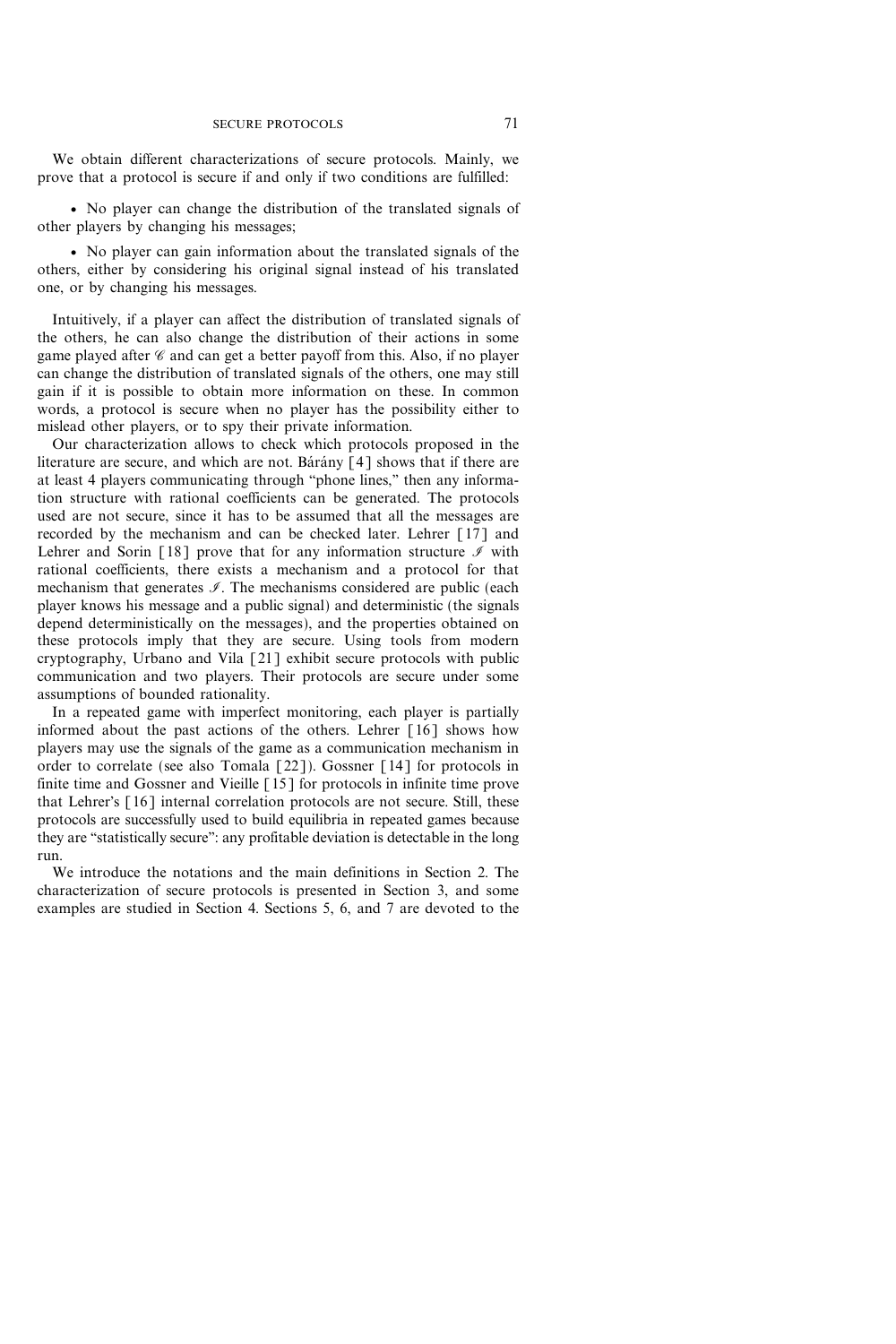proof of the main result. In Section 8, we simplify this characterization using Blackwell's reduction to standard experiments. In Section 9, we study the relationship between translations and interpretations (as introduced in [13]). To keep notations simple, the definition and the characterizations of secure protocols are fist given for games with complete information. The extension to the general case of incomplete information is presented with other extensions in Section 10. We finally conclude in Section 11.

# 2. THE MODEL

# 2.1. Basic Definitions

*I* is the finite set of players. A *compact game*  $G = ((S^i)_i, g)$  is given by a compact set of strategies  $S<sup>i</sup>$  for each player i and by a continuous payoff function  $g: S \to \mathbb{R}^I$ . The set of mixed strategies for player i is  $\Sigma^i = \Delta(S^i)$ , and g is extended to  $\Sigma$  by  $g(\sigma) = \mathbf{E}_{\sigma} g(s)$ . (We write S and  $\Sigma$  for  $\prod_i S^i$  and  $\prod_i \sum^i$ ,  $S^{-i}$  and  $\sum^{-i}$  for  $\prod_{j \neq i} S^j$  and  $\prod_{j \neq i} \sum^j$ , and we shall use similar notations whenever convenient.)

An *information structure*  $\mathcal{I} = ((X^i)_i, \mu)$  is given by a finite set of signals  $X<sup>i</sup>$  for each i and by a probability measure  $\mu$  over X. When x is drawn according to  $\mu$ , player *i* is informed about the coordinate  $x^i$ .

A communication mechanism is a triple  $\mathscr{C} = ((T^i)_i, (Y^i)_i, l)$ , where  $T^i$  is i's finite set of messages, Y<sup>i</sup> is i's finite set of signals, and l:  $T \rightarrow \Delta(Y)$  is the signal function. When t is the profile of messages sent by the players,  $y \in Y$ is drawn according to  $l(t)$  and player i is informed of  $y^{i}$ .  $\mathcal{T}^{i} = \Delta(T^{i})$ represents the set of mixed messages for player i and l is extended to  $\mathcal{T}$  by  $l(\tau)(y) = \mathbf{E}_{\tau} l(t)(y).$ 

# 2.2. Extended Games

Games extended by information structures were first defined by Aumann [1].

DEFINITION 2.1. Given a compact game G and an information structure  $\mathcal{I}$ ,  $\Gamma(\mathcal{I}, G)$  is the game G extended by  $\mathcal{I}$  that unfolds as follows:

- $x \in X$  is drawn according to  $\mu$ , each player *i* is informed about  $x^i$ ;
- each player *i* chooses  $\sigma^i \in \Sigma^i$  according to  $x^i$ ;
- the vector payoff is  $g(\sigma)$ .

A strategy for player *i* is a mapping  $f^i: X^i \to \Sigma^i$ , and the payoff function of  $\Gamma(\mathcal{I}, G)$  is given by  $g_{\mathcal{I}}(f) = \mathbf{E}_{\mu} g(f(x))$ . See Fig. 1.

$$
\mathscr{I} \xrightarrow{\quad x^i \qquad \qquad i \qquad \qquad } i \xrightarrow{\quad f^i(x^i)} \qquad G
$$

FIG. 1. The extended game  $\Gamma(\mathcal{I}, G)$ .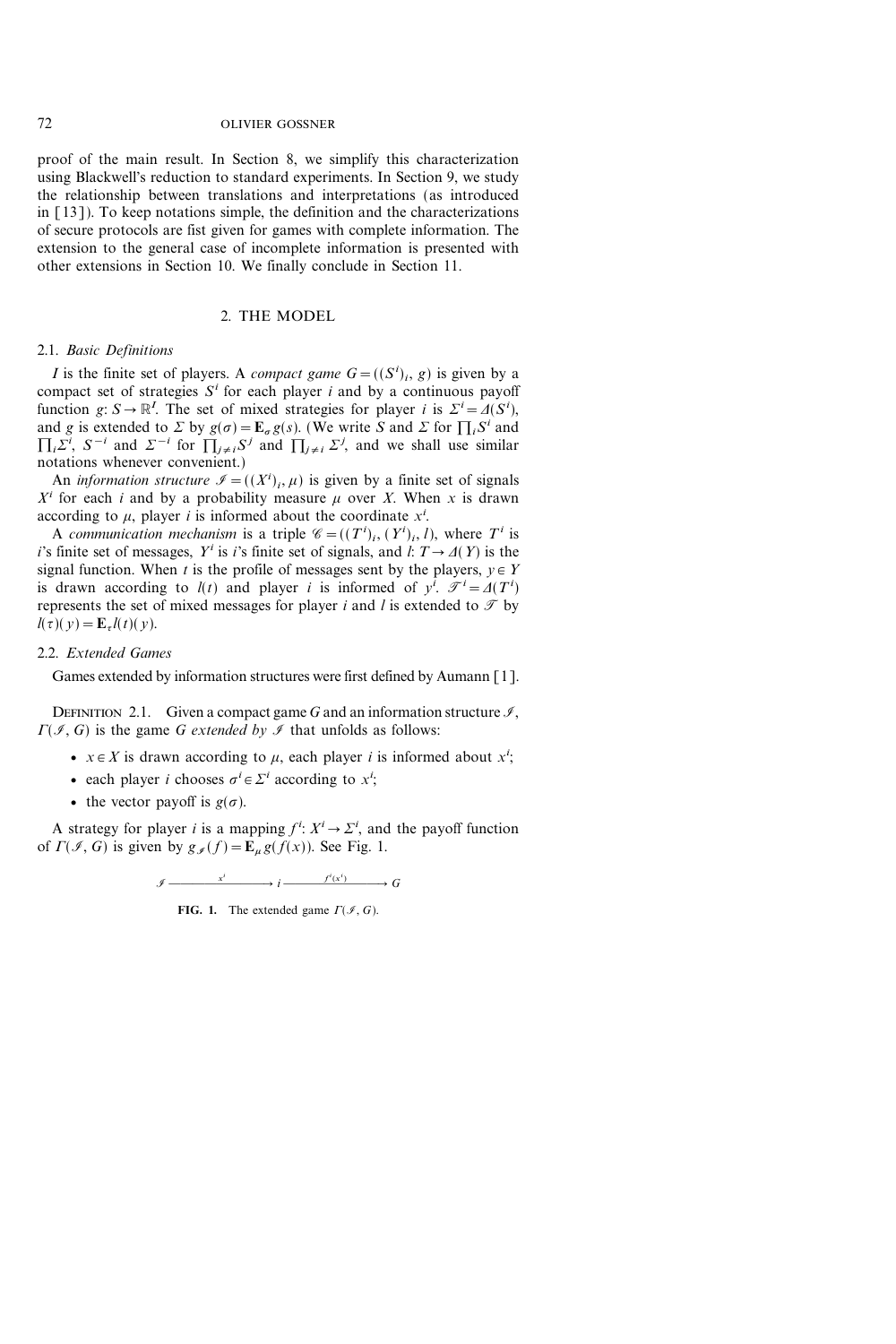

FIG. 2. The extended game  $\Gamma(\mathcal{C}, G)$ .

A game extended by a communication mechanism is defined similarly (see Forges  $[10]$ ):

DEFINITION 2.2. Given a compact game  $G$  and a communication mechanism  $\mathcal{C}, \Gamma(\mathcal{C}, G)$  is the game G extended by  $\mathcal C$  that unfolds as follows:

- each player *i* sends a message  $t^i$  to the mechanism;
- $y \in Y$  is drawn according to  $l(t)$  and each player i is informed of  $y^i$ ;
- each player *i* chooses  $\sigma^i \in \Sigma^i$  according to  $y^i$ ;
- the vector payoff is  $g(\sigma)$ .

A strategy for player *i* is given by a mixed message  $\tau^{i} \in \mathcal{T}^{i}$  and by a mapping  $\overline{F}^i$ :  $Y^i \rightarrow \Sigma^i$ . The payoff function writes  $g_{\mathscr{C}}(\tau, F) = \mathbf{E}_{I(\tau)} g(F(y))$ . See Fig. 2.

In Section 10.1, we examine the model in which  $\sigma^i$  is chosen according to  $y^i$  and to  $t^i$ .

# 2.3. Protocols and Secure Protocols

Lehrer [16] introduced protocols to generate an information structure through a communication mechanism. We formally define a protocol by:

DEFINITION 2.3. For a given mechanism  $\mathscr{C}$ :

• A *translation* is a family  $\phi = (\phi^i)_i$  of mappings  $\phi^i$  from  $Y^i$  to the set of probability measures  $\Delta(X^i)$  over a finite set  $X^i$ .

• A protocol (or *C*-protocol)  $(\tau, \phi)$  is given by  $\tau \in \mathcal{T}$  and by a translation  $\phi$ .

Using the protocol  $({\tau, \phi})$ , player *i* first sends a message  $t^i$  drawn according to  $\tau^i$  to the mechanism. Then, if  $y^i$  is the signal received from  $\mathscr{C}$ , i computes the translated signal  $x^i$  with probability  $\phi^i(y^i)(x^i)$ . See Fig. 3. Note that a translation  $\phi$  defines an application from Y to  $\Delta(X)$  and that  $\phi^{-i} = (\phi^j)_{j \neq i}$ defines an application from  $Y^{-i}$  to  $\Delta(X^{-i})$  for every i.



FIG. 3. The protocol  $(\tau, \phi)$ .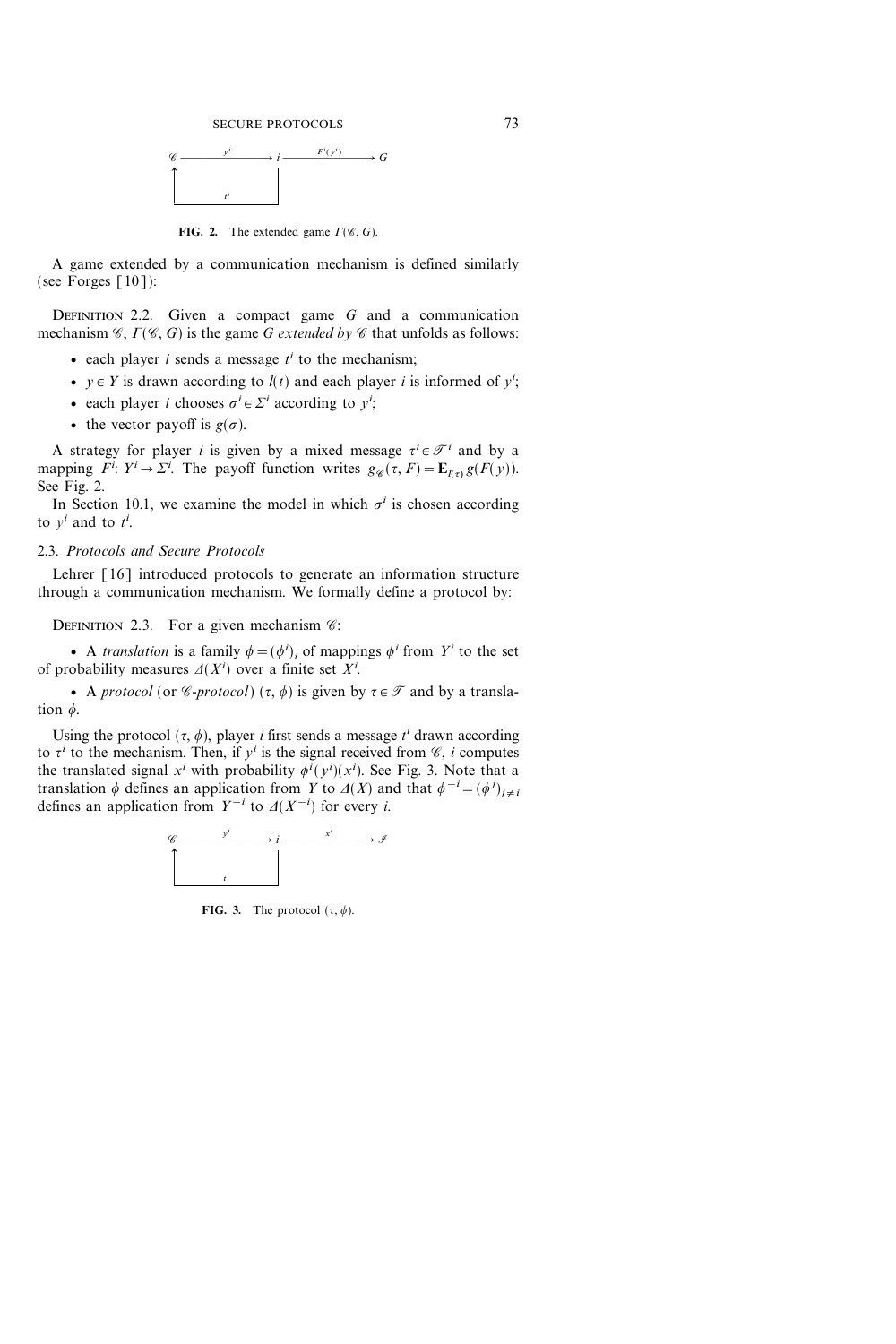

FIG. 4. Construction of strategies in  $\Gamma(\mathscr{C}, G)$  from strategies in  $\Gamma(\mathscr{I}, G)$  and  $(\tau, \phi)$ .

DEFINITION 2.4. A protocol  $({\tau}, {\phi})$  generates the information structure  $\mathcal{I} = (X, \mu)$  defined by the spaces of signals  $(X^{i})_{i}$  and by the probability  $\mu$ image of  $l(\tau)$  by  $\phi$ . Explicitly, we have  $\mu(x) = \mathbf{E}_{l(\tau)}\phi(y)(x)$ .

From the protocol  $({\tau, \phi})$  generating  $\mathscr I$  and from a strategy  $f^i$  in  $\Gamma(\mathscr I, G)$ , there exists a natural way to define a strategy in  $\Gamma(\mathscr{C}, G)$ . Let  $(\tau^i, (f \circ \phi)^i)$ be the strategy that corresponds to:

• send messages to the mechanism according to  $\tau^i$ ;

• draw a translated signal  $x^i$  according to  $\phi^i(y^i)$  when  $y^i$  is the signal received from the mechanism;

• play  $f^{i}(x^{i})$  in G (as if  $x^{i}$  had been sent by  $\mathscr{I}$ ).

Formally,  $(f \circ \phi)^i$  is given by the formula  $(f \circ \phi)^i (y^i) (\mathcal{S}^i) = \mathbf{E}_{\phi^i(y^i)} f^i(x^i) (\mathcal{S}^i)$ for  $\mathcal{S}^i$  Borelian of  $S^i$ . See Fig. 4.

DEFINITION 2.5. Given a game G, a  $\mathscr C$ -protocol  $(\tau, \phi)$  generating an information structure  $\mathcal I$  is secure for G if for every Nash equilibrium f of  $\Gamma(\mathcal{I}, G)$ ,  $(\tau, f \circ \phi)$  is a Nash equilibrium of  $\Gamma(\mathcal{C}, G)$ .  $(\tau, \phi)$  is secure when it is secure for every compact game G.

From now on,  $({\tau}, {\phi})$  represents a *C*-protocol generating the information structure  $\mathscr{I} = ((X^i)_i, \mu)$ .

# 3. CHARACTERIZATION OF SECURE PROTOCOLS

Our main result is that a protocol  $({\tau, \phi})$  is secure if and only if:

• No player  $i$  may change the distribution of translated signals of other players by changing the distribution of his messages;

v No player may gain information on the translated signal of other players either:

by changing the distribution of his messages;

— by considering his original signal  $y^i$  instead of his translated one  $x^i$ .

To formalize this, we need a few more notations: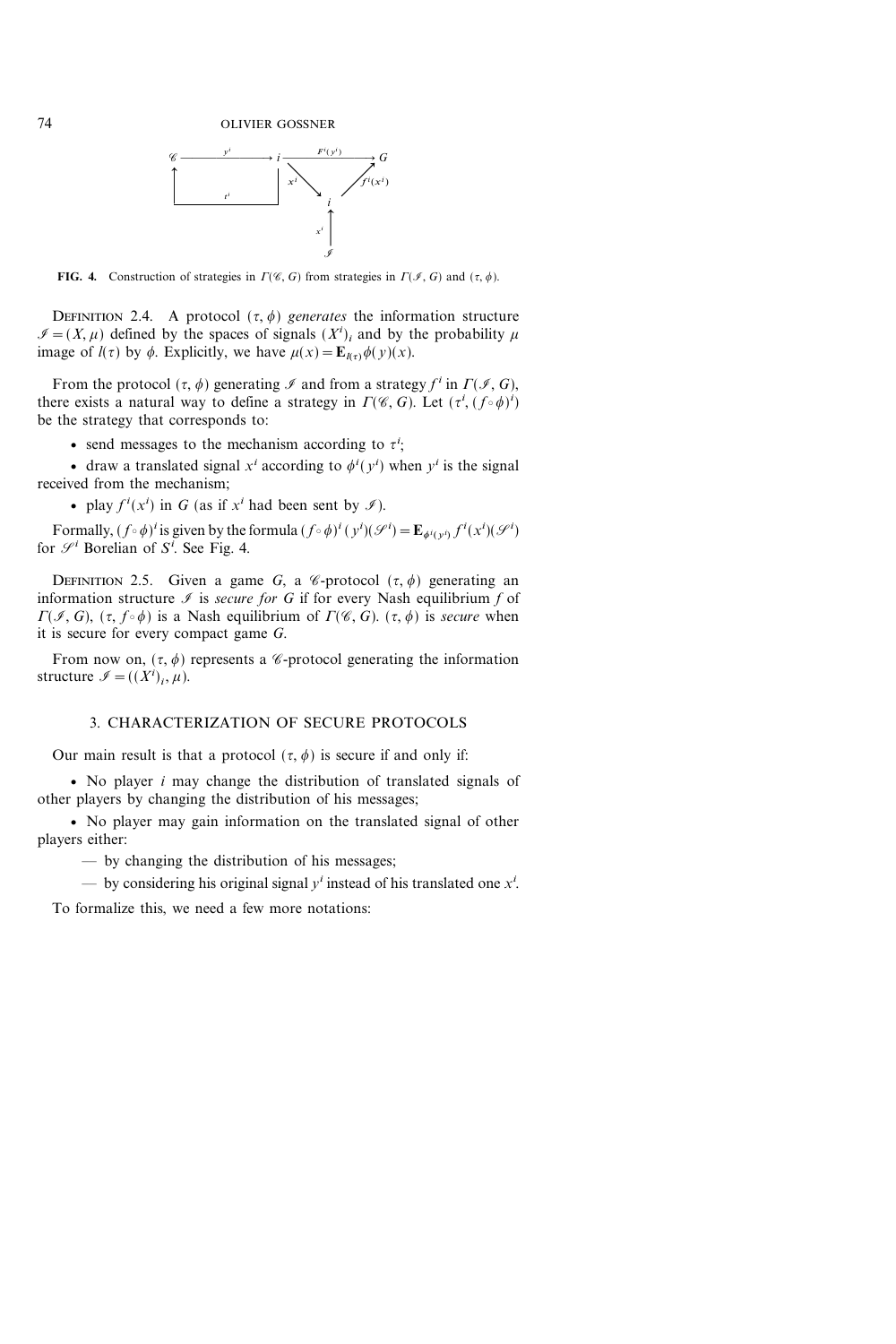When  $({\tau'}^i, {\tau}^{-i})$  is the profile of mixed messages,  $l({\tau'}^i, {\tau}^{-i})$  and  $\phi$  induce some probability  $P_{(\tau^{i}, \tau^{-i})}$  on  $Y \times X$ . Namely,  $P_{(\tau^{i}, \tau^{-i})}(y, x) = l(\tau^{i}, \tau^{-i})(y) \phi(y)(x)$ .

Let  $m(\tau^{i}) \in \Delta(X^{-i})$  denote the marginal of  $P_{(\tau^{i}, \tau^{-i})}$  on  $X^{-i}$ .  $m(\tau^{i})$  is the probability over players other than i's translated signals when they follow the protocol  $({\tau}, {\phi})$  and when *i*'s messages are distributed according to  ${\tau}$ <sup>*i*</sup>. Precisely we have  $m(\tau^{i})(x^{-i}) = \mathbf{E}_{l(\tau^{i}, \tau^{-i})} \phi^{-i}(y^{-i})(x^{-i})$ . In particular,  $m(\tau^{i})$ is the marginal of  $\mu$  on  $X^{-i}$ .

To compare different informations of a player on other's signals, we use the comparison of statistical experiments due to Blackwell  $[6, 7]$ . For a reminder on these, see Appendix A. We just recall here that the notation  $\alpha \supset \beta$  means that the statistical experiment  $\alpha$  is more informative than  $\beta$ .

The statistical experiment that characterizes the information given by  $y^i$ about  $x^{-i}$  when players  $j \neq i$  follow the protocol  $({\tau}, {\phi})$  and when i's messages are distributed according to  $\tau'^i$  writes  $\gamma_{\tau'^i} = (w_{x^{-i}})_{x^{-i}, P(\tau^{i}, \tau^{-i})(x^{-i}) > 0}$ , with  $w_{x^{-i}}(y^i) = P_{(\tau^{i}, \tau^{-i})}(y^i | x^{-i}).$ 

On the other hand, the statistical experiment that characterizes the information given by  $x^i$  about  $x^{-i}$  when  $({\tau, \phi})$  is followed by all the players is  $\alpha^{i} = (u_{x-i})_{x=i, \mu(x^{-i})>0}$ , with  $u_{x-i}(x^{i}) = \mu(x^{i} | x^{-i})$ . Equivalently,  $\alpha^{i}$  characterizes the information of i given by  $x^i$  about  $x^{-i}$  when x is the profile of signals sent by  $\mathcal{I}$ .

We are now ready to state our main result:

THEOREM 3.1.  $(\tau, \phi)$  is secure if and only if:

(1) For every player i and  $\tau' = \mathcal{T}^i$ ,  $m(\tau'^i) = m(\tau^i)$ .

(2) For every player i and  $\tau^i \in \mathcal{F}^i$ ,  $\alpha^i \supset \gamma_{\tau^i}$ .

Examples of secure and non-secure protocols are presented in next section.

To prove Theorem 3.1, we first provide in Section 5 a useful characterization of secure protocols. Then we prove in Section 6 that (1) holds when  $({\tau}, {\phi})$  is secure. Finally, in Section 7 we show that under (1),  $({\tau}, {\phi})$ is secure if and only if (2) holds.

# 4. EXAMPLES

EXAMPLE 4.1. Consider the mechanism  $\mathscr C$  (Example 2 of [18]) in which the sets of messages are  $\{T, M, B\}$  for player 1 and  $\{l, m, r\}$  for player 2. Each player receives as signal his message and a public signal defined by the matrix:

|                  |                | l m r     |                |
|------------------|----------------|-----------|----------------|
|                  |                | $T$ a $b$ | $\overline{a}$ |
| M                | h              | h         | $\mathcal{C}$  |
| $\boldsymbol{B}$ | $\mathfrak{a}$ | c         | c              |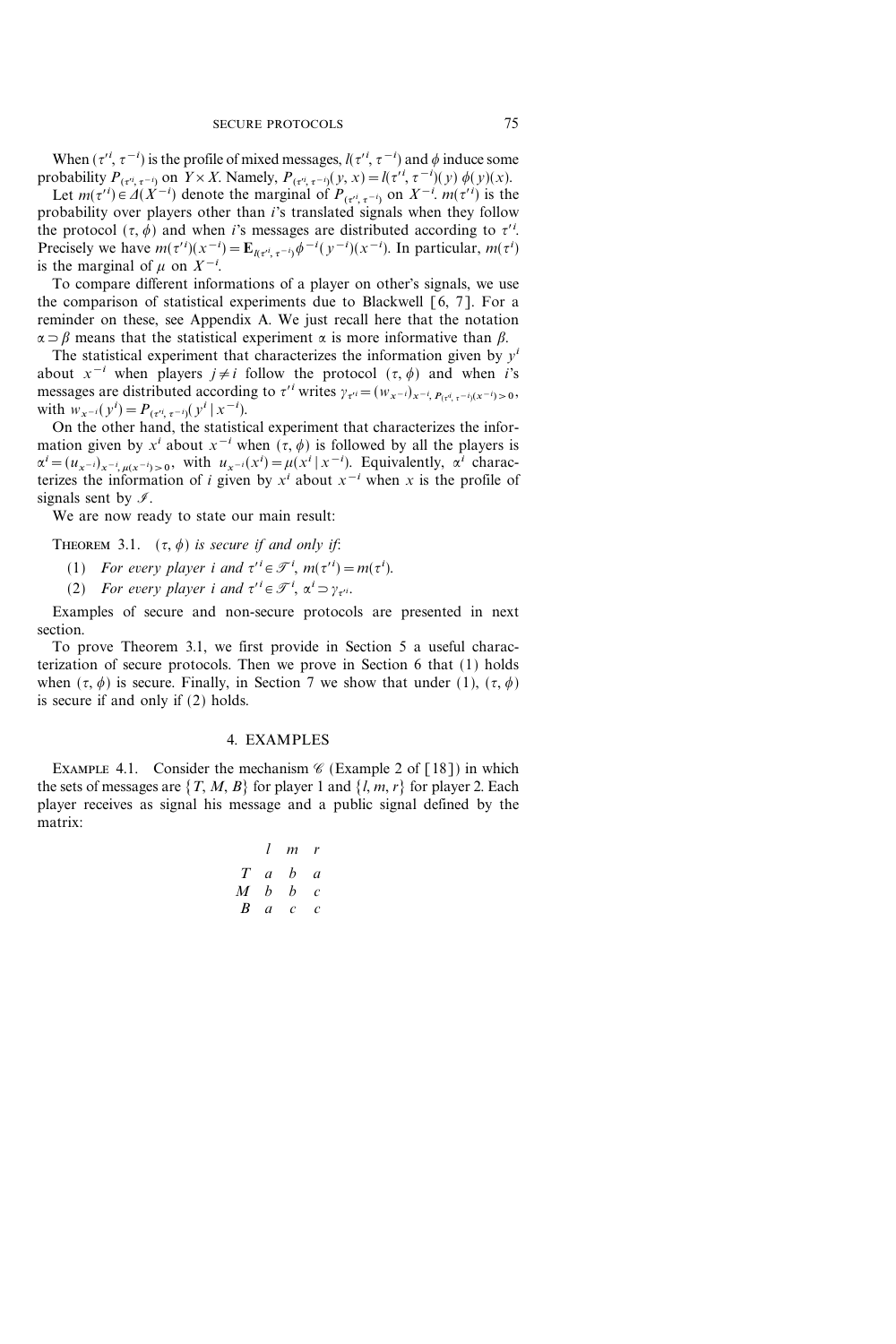A *C*-protocol  $({\tau, \phi})$  is defined by  ${\tau = ((1/3) T + (1/3) M + (1/3) B, (1/3) l}$  $+(1/3) m + (1/3) r$  and by:

$$
\phi^1: \begin{vmatrix} (T, a) & (T, b) \\ (M, b) \rightarrow T & (M, c) \rightarrow B \\ (B, c) & (B, a) \end{vmatrix}
$$

$$
\phi^2: \begin{vmatrix} (l, a) & (l, b) \\ (m, b) \rightarrow L & (m, c) \rightarrow R \\ (r, c) & (t, a) \end{vmatrix}
$$

 $({\tau}, {\phi})$  generates the information structure  ${\mathscr I}$  represented by:

$$
\begin{array}{cc}\n & L & R \\
T & 1/3 & 1/3 \\
B & 1/3 & 0\n\end{array}
$$

Lines are signals to player 1, columns are signals to player 2, and the corresponding entry is the probability of the signals profile.

Now consider the following games:

| $L$ R             |   | $L$ R              |       |
|-------------------|---|--------------------|-------|
| $T = 6, 6 = 2, 7$ |   | $T = 6, 6 = 6, 7$  |       |
| $B = 7, 2 = 0, 0$ | В | $6, 2 \qquad 0, 0$ |       |
| $G_1$             |   |                    | $G_2$ |

 $G_1$  is known as the game of Chicken, and  $G_2$  is a modified version of  $G_1$ . Both  $G_1$  and  $G_2$  possess the correlated equilibrium distribution  $1/3(T, L)$  +  $1/3(T, R) + 1/3(B, L).$ 

One can check directly that following the *C*-protocol ( $\tau$ ,  $\phi$ ), then playing in  $G_1$  or  $G_2$  according to the translated signals  $(T \rightarrow T, B \rightarrow B, L \rightarrow L,$  $R \rightarrow R$ ) constitute Nash equilibria of  $\Gamma(\mathcal{C}, G_1)$  and of  $\Gamma(\mathcal{C}, G_2)$ .

One can also see that, by a property of circular permutation over signals and over translations, neither the probability over player 2's translated signals, nor player 1's information about player 2's translated signals, depend on the message of player 1. A symmetric property also holds for player 2. Therefore, Theorem 3.1 implies that  $({\tau}, {\phi})$  is secure.

EXAMPLE 4.2. We now consider the communication mechanism  $\mathscr{C}'$ constructed from  $\mathscr C$  in which 1 has another message U. If 1 sends U, his signal reveals 2's message and 2 distinguishes U from T, M, and B. In  $\mathcal{C}$ , each player receives as signal his message and a public signal given by: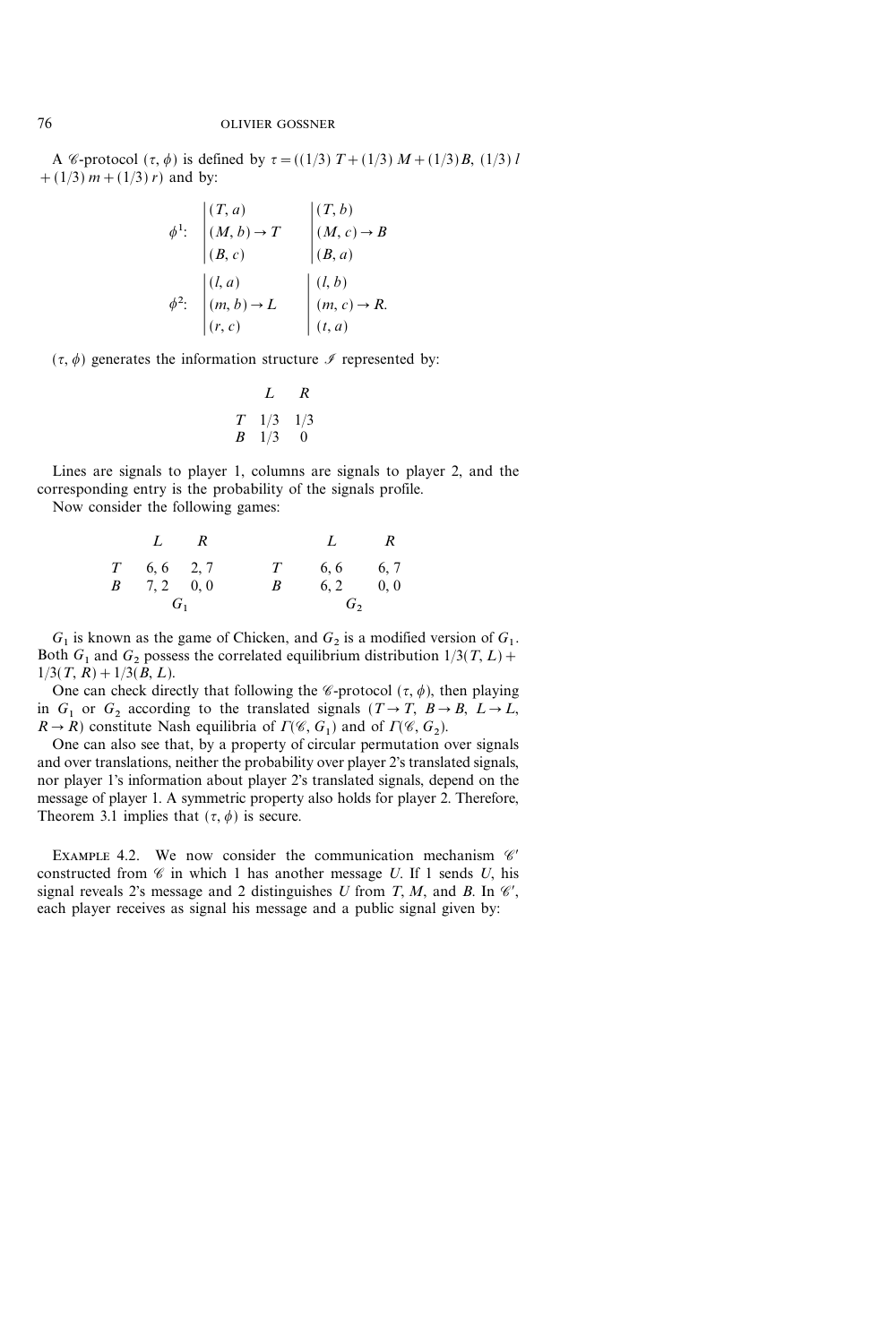|               | I | m | r |
|---------------|---|---|---|
| T             | a | b | a |
| M             | b | b | c |
| B             | a | C | c |
| $\mathcal{U}$ | d | e | f |

If we set:

$$
\phi'^{1}(y^{1}) = \begin{cases} \phi^{1}(y^{1}) & \text{if } y^{1} \neq (U, d), (U, e), (U, f) \\ U & \text{otherwise} \end{cases}
$$

$$
\phi'^{2}(y^{2}) = \begin{cases} \phi^{2}(y^{1}) & \text{if } y^{2} \neq (l, d), (m, e), (r, f) \\ L & \text{if } y^{2} = (l, d) \text{ or } (m, e) \\ R & \text{if } y^{2} = (r, f). \end{cases}
$$

 $({\tau}, {\phi}')$  is a *C*'-protocol that generates *I*. We prove that  $({\tau}, {\phi}')$  is not secure by two different ways.

In  $\Gamma(\mathscr{C}, G_2)$ , it is a Nash equilibrium to follow  $(\tau, \phi')$ , then to play in  $G_2$ according to the translated messages as in Example 4.1. Nevertheless, this is not a Nash equilibrium of  $\Gamma(\mathscr{C}, G_1)$ . In fact, player 1 would have incentives to send message U, then to play B if his signal is  $(U, d)$  or  $(U, e)$ , and T if his message is  $(U, f)$ . Therefore,  $({\tau}, {\phi})$  is not secure from the definition.

Player 1 cannot change the distribution of player 2's translated messages. But if 1 sends message  $U$ , 1 learns the translated message of player 2, which is strictly more informative that in  $\mathcal{I}$ . Hence,  $({\tau}, {\phi})$  is not secure from the characterization.

## 5. TEST GAMES

We introduce games where player  $j \neq i$ 's payoff functions are zero and where their strategies are identified to their signals in  $\mathcal{I}$ . Then we show that these games are sufficient to identify player  $\vec{i}$  s possible incentives to deviate from  $(\tau, \phi)$ .

Let  $I_{X^i}$  denote the identical mapping of  $X^i$ .

DEFINITION 5.1. For  $i \in I$ ,

• An *i-test game* is a compact game  $\tilde{G} = ((\tilde{S}^{j})_{j \in I}, \tilde{g})$  with  $\tilde{S}^{j} = X^{j}$  and  $\tilde{g}^j \equiv 0$  for  $j \neq i$ .

• An *i-test* is a pair  $(\tilde{G}, f)$ , where  $\tilde{G}$  is an *i*-test game and f is a Nash equilibrium of  $\Gamma(\mathcal{I}, \tilde{G})$  such that  $f^j = I_{\mathcal{X}}$  for  $j \neq i$ .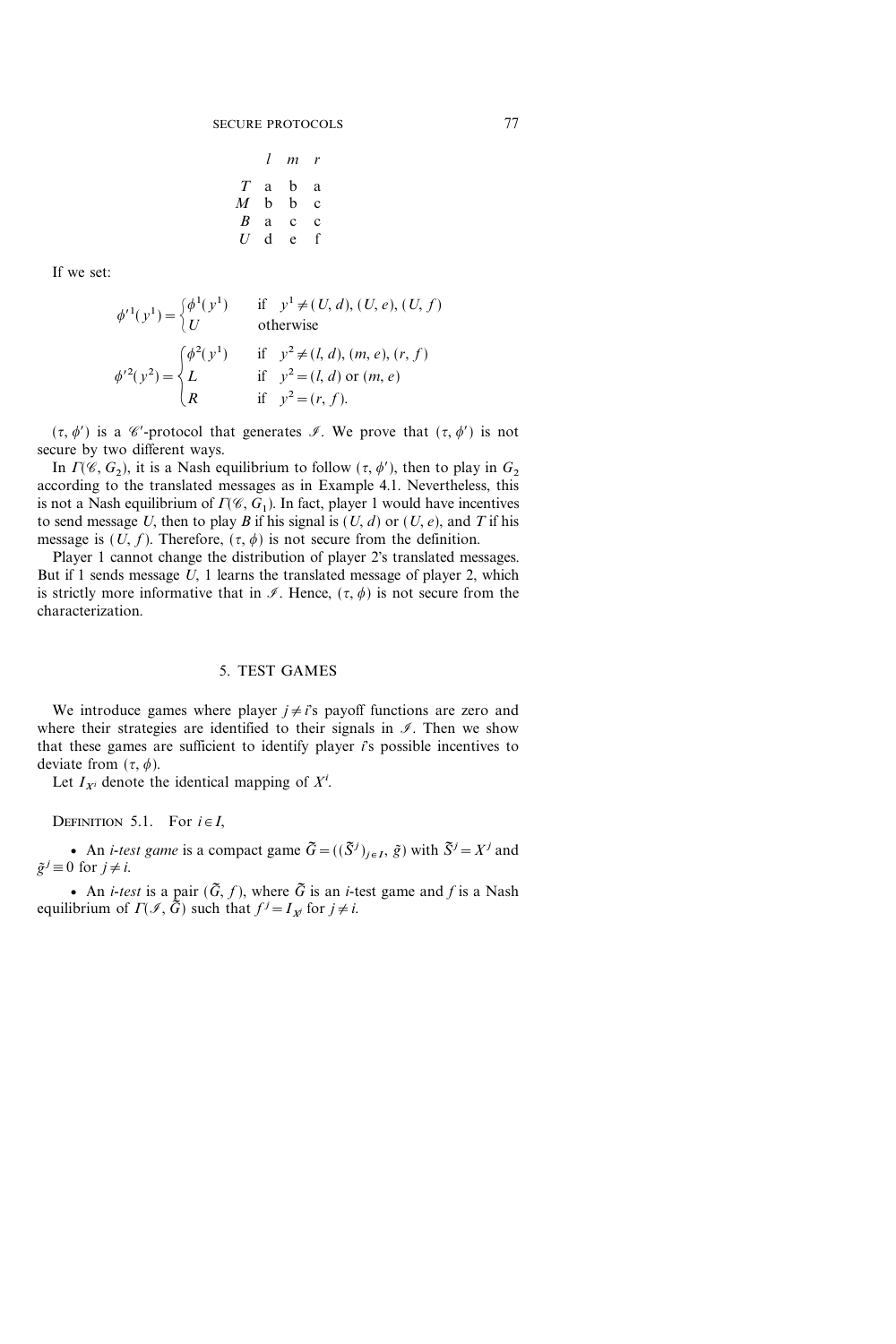The definition depends on  $\mathcal{I}$ , but it is assumed to be fixed. An *i*-test game is given by a compact set  $\tilde{S}^i$  and a continuous mapping  $\tilde{g}^i$ :  $\tilde{S}^i \times X^{-i} \to \mathbb{R}$ . Given an *i*-test game  $\tilde{G}, \tilde{g}_{\mathscr{I}}$  and  $\tilde{g}_{\mathscr{C}}$  represent the payoff functions of  $\Gamma(\mathscr{I}, \tilde{G})$ and of  $\Gamma(\mathscr{C}, \tilde{G})$  respectively.

To construct an *i*-test  $(\tilde{G}, f)$  from an *i*-test game  $\tilde{G}$ , set  $f^j = I_{X^j}$  for  $j \neq i$ and choose  $f^i \in \arg \max_{f'^i: X^i \to \Sigma^i} \tilde{g}^i_{\mathcal{I}}(f^{-i}, f'^i)$ . Such f is a Nash equilibrium of  $\Gamma(\mathcal{I}, \tilde{G})$  since  $\tilde{g}_{\mathcal{J}}^j \equiv 0$  for  $j \neq i$ .

DEFINITION 5.2. Given an *i*-test  $(\tilde{G}, f)$ , the protocol  $(\tau, \phi)$  is test secure for  $(\tilde{G}, f)$  when  $({\tau}, f \circ \phi)$  is a Nash equilibrium of  $\Gamma(\mathscr{C}, \tilde{G})$ .  $({\tau}, \phi)$  is test secure when it is test secure for every  $i$  and for every  $i$ -test.

Note that  $({\tau, \phi})$  is test secure for  $({\tilde{G}}, f)$  whenever it is secure for  ${\tilde{G}}$ .

LEMMA 5.1.  $(\tau, \phi)$  is secure if and only if it is test secure.

*Proof.* If  $({\tau}, \phi)$  is secure, it is in particular test secure for every *i*-test.

Conversely, assume that  $({\tau}, {\phi})$  is test secure. Consider a compact game G and a Nash equilibrium f of  $\Gamma(\mathcal{I}, G)$ . Define an *i*-test game  $\tilde{G}$  by  $\tilde{S}^i = S^i$ and  $\tilde{g}^{i}(s^{i}, x^{-i}) = g^{i}(f^{-i}(x^{-i}), s^{i})$ . Hence  $\tilde{g}(s^{i}, x^{-i})$  is the expected payoff of player *i* in  $\Gamma(\mathcal{I}, G)$  if players  $j \neq i$  get signals  $x^j$ , use strategies  $f^j$  and if *i* plays  $s^i$ . For every  $f'^i$ :  $X^i \rightarrow \Sigma^i$ :

$$
g^i_{\mathscr{I}}(f^{-i},f'^i)=\tilde{g}^i_{\mathscr{I}}((I_{X^j})_{j\neq i},f'^i)
$$

therefore  $f^i$  is a best reply against  $(I_{X^j})_{j\neq i}$  in  $\Gamma(\mathscr{I}, \tilde{G})$ . Hence,  $(\tilde{G}, ((I_{X^j})_{j\neq i}, f^i))$ is an *i*-test. As  $({\tau, \phi})$  is test secure,  $({\tau, (\phi^{-i}, (f \circ \phi)^i)})$  is a Nash equilibrium of  $\Gamma(\mathscr{C}, \tilde{G})$ . Now, see that for every  $\tau^i \in \mathscr{T}^i$  and  $F^i: Y^i \to S^i$ .

$$
g^{i}_{\mathscr{C}}((\tau^{-i},\tau'^{i}),((f\circ\phi)^{-i},F^{i}))=\tilde{g}^{i}_{\mathscr{C}}((\tau^{-i},\tau'^{i}),(\phi^{-i},F^{i}))
$$

Therefore,

$$
(\tau^i, (f \circ \phi)^i) \in \arg \max_{\tau^i, F^i} g^i_{\mathscr{C}}((\tau^{-i}, \tau'^i), ((f \circ \phi)^{-i}, F^i))
$$

In words,  $(\tau^i, (f \circ \phi)^i)$  is a best response against  $(\tau^{-i}, (f \circ \phi)^{-i})$  in  $\Gamma(\mathscr{C}, G)$ for every *i*. Hence  $({\tau}, f \circ {\phi})$  is a Nash equilibrium of  $\Gamma(\mathscr{C}, G)$ .

# 6. STABILITY OF THE MARGINALS

In this section we prove that if a protocol is secure, no player may change the distribution of the translated signals of the others by changing the distribution of his messages.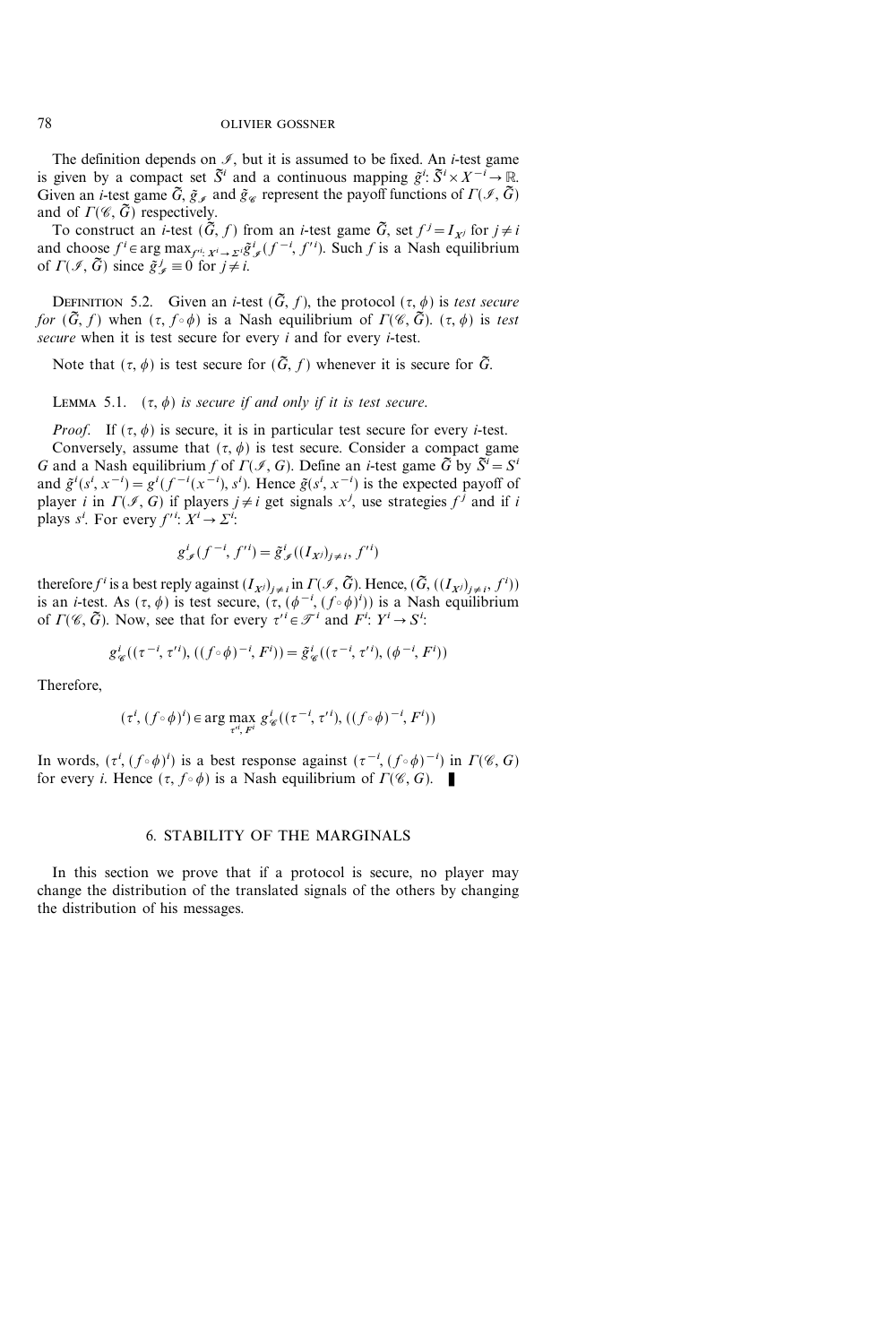LEMMA 6.1. If  $(\tau, \phi)$  is secure, then for every player i and for all  $\tau' \in \mathcal{T}^i$ ,  $m(\tau^{i}) = m(\tau^{i}).$ 

*Proof.* Assume  $(\tau, \phi)$  is secure and consider a mapping  $h: X^{-i} \to \mathbb{R}$ . Define an *i*-test game  $\tilde{G}$  by  $\tilde{S}^i = \{s_0^i\}$  ( $s_0$  is arbitrarily chosen) and by  $\tilde{g}^i(s_0^i, x^{-i}) = h(x^{-i}).$  A Nash equilibrium f of  $\Gamma(\mathcal{I}, \tilde{G})$  is given by  $f^j = I_{\tilde{X}^j}$ for  $j \neq i$  and by  $f^{i}(x^{i}) = s_{0}$ . So  $(\tau, f \circ \phi)$  is a Nash equilibrium of  $\Gamma(\mathscr{C}, \vec{G})$ . Hence, for all  $\tau' \in \mathcal{F}^i$  and  $F^i: Y^i \to \tilde{S}^i$ :

$$
\tilde{g}^i_\mathscr{C}(\tau^{-i},(f\!\circ\!\phi)^{-i},\tau'^i,F^i)\!\leqslant\!\tilde{g}^i_\mathscr{C}(\tau,(f\!\circ\!\phi))
$$

This writes explicitly:

$$
\mathbf{E}_{\ell(\tau^{-i},\tau^{i})} \mathbf{E}_{\phi^{-i}(\tau^{-i})} h(\tau^{-i}) \leq \mathbf{E}_{\ell(\tau)} \mathbf{E}_{\phi^{-i}(\tau^{-i})} h(\tau^{-i})
$$

which is also:

$$
\mathbf{E}_{m(\tau^{i})}h(x^{-i}) \leq \mathbf{E}_{m(\tau^{i})}h(x^{-i})
$$

Since this is true for every mapping h,  $m(\tau^{i}) = m(\tau^{i})$ .

# 7. SECURE PROTOCOLS AND STATISTICAL EXPERIMENTS

In this section, we complete the proof of Theorem 3.1 by proving:

LEMMA 7.1. Assume condition (1) of Theorem 3.1 holds, then  $(\tau, \phi)$  is secure if and only if for every i and every  $\tau' \in \mathcal{T}^i$ ,  $\alpha^i \supset \gamma_{\tau'^i}$ .

*Proof.* From lemma 5.1,  $(\tau, \phi)$  is secure if and only if for every i and every  $\tau^i \in \mathcal{T}^i$ :

For every *i*-test 
$$
(\tilde{G}, f)
$$
  
\n
$$
\max_{F^i: Y^i \to S^i} \tilde{g}^i_{\mathscr{C}}(\tau^{-i}, (f \circ \phi)^{-i}, \tau'^i, F^i) \leq \tilde{g}^i_{\mathscr{I}}(f) \quad \mathbf{TC}(\tau'^i).
$$

We shall prove that, assuming (1),  $TC(\tau')$  holds if and only if  $\alpha' \supset \gamma_{\tau'}$ . Fix  $\tau' = \mathcal{T}^i$  and write  $\gamma^i = \gamma_{\tau''}$ . For every *i*-test game  $\tilde{G} = (\tilde{S}^i, \tilde{g}^i)$  we denote

$$
v(\alpha^i, f^i) = (\mathbf{E}_{u_{x}-i}\tilde{g}^i(f^i(x^i)), x^{-i})_{x^{-i} \in X^{-i}}
$$

for a mapping  $f^i: X^i \to \tilde{S}^i$ , and

$$
V(\gamma^i, F^i) = (\mathbf{E}_{w_{x^{-i}}}\tilde{g}^i(F^i(y^i), x^{-i}))_{x^{-i} \in X^{-i}}
$$

for a mapping  $F^i: Y^i \to \tilde{S}^i$ .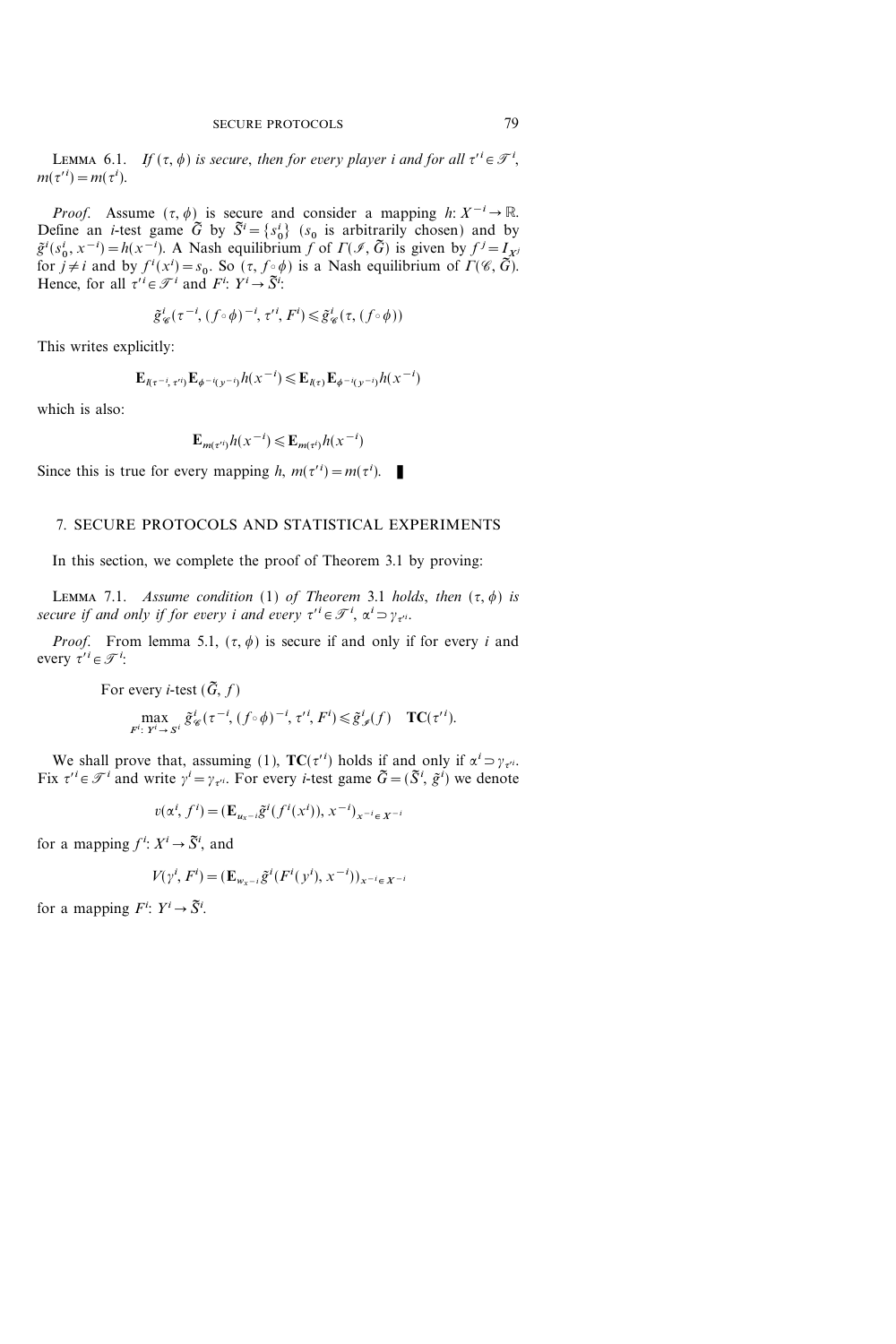These notations call for interpretations:

• The  $x^{-i}$ -th coordinate  $v_{x^{-i}}(\alpha^i, f^i)$  of  $v(\alpha^i, f^i)$  is the expected payoff of player *i* in  $\Gamma(\mathcal{I}, \tilde{G})$  if *i* uses the strategy  $f^i$ , if other players use strategies  $(I_{xj})$ , and if  $x^{-i}$  is the profile of their actions.

• The  $x^{-i}$ -th coordinate  $V_{x^{-i}}(\gamma^i, F^i)$  of  $V(\gamma^i, F^i)$  is the expected payoff of player *i* in  $\Gamma(\mathscr{C}, \tilde{G})$  if *i* uses the strategy  $(\tau^i, F^i)$ , if other players use strategies  $(\tau^{-i}, \phi^{-i})$ , and if  $x^{-i}$  is the profile of their actions.

Note that in both cases, the probability that players  $j \neq i$  take actions  $x^{-i}$  is  $\mu(x^{-i})$ .

Then,  $TC(\tau'')$  holds if and only if for every  $\tilde{G}$ :

$$
\max_{F^i: Y^i \to \mathfrak{F}^i} \sum_{x^{-i} \in X^{-i}} \mu(x^{-i}) V_{x^{-i}}(\gamma^i, F^i) \le \max_{f^i: X^i \to \mathfrak{F}^i} \sum_{x^{-i} \in X^{-i}} \mu(x^{-i}) v_{x^{-i}}(\alpha^i, f^i).
$$

Writing  $A = \{(\tilde{g}^i(\tilde{s}^i, x^{-i}))_{x^{-i} \in \mathcal{X}^{-i}}, \tilde{s}^i \in \tilde{S}^i\},\$ we have  $R_1(\alpha^i, A) = \{v(\alpha^i, f^i),\}$  $f^{i}: X^{i} \rightarrow \tilde{S}^{i}$  and  $R_{1}(\gamma^{i}, A) = \{V(\gamma^{i}, F^{i}), F^{i}: Y^{i} \rightarrow \tilde{S}^{i}\}$  (with the notations of Appendix A). Furthermore, A describes all the compact subsets of  $\mathbb{R}^{X^{-i}}$  as  $\tilde{G}$  describes all the *i*-test games. Therefore  $TC(\tau'^i)$  holds if and only if for every compact subset A of  $\mathbb{R}^{X^{-i}}$ :

$$
\max_{V \in R_1(\gamma^i, A)} \sum_{\mu(x^{-i}) > 0} \mu(x^{-i}) V_{x^{-i}} \le \max_{v \in R_1(\alpha^i, A)} \sum_{\mu(x^{-i}) > 0} \mu(x^{-i}) v_{x^{-i}}.
$$

From Lemma A.1, this is equivalent to  $\alpha^i \supset \gamma^i$ .

# 8. SECURE PROTOCOLS AND STANDARD EXPERIMENTS

Theorem 3.1 fully characterizes secure protocols. Nevertheless, the conditions it uses are not easily tractable, since properties (1) and (2) have to be fulfilled for all  $\tau' \in \mathcal{T}'$ . Furthermore, it is not always easy to check if some experiment is more informative than another.

# 8.1. Equivalent Comparison of Experiments

When player *i* sends messages according to  $\tau^i$  and receives a signal  $y^i$ , his conditional probability over the translated signals of other players is given by  $P_{(t^{i}, \tau^{-i})}(x^{-i} | y^{i}) \in \Delta(X^{-i})$ . Let  $\rho^{i}(\tau^{i}) \in \Delta(\Delta(X^{-i}))$  be the distribution of  $P_{({\tau}^{i}, {\tau}^{-i})}(x^{-i} | y^{i})$  when  $y^{i}$  is distributed according to  $l({\tau}^{i}, {\tau}^{-i})$ .  $\rho^{i}({\tau}^{i})$ characterizes the distribution of the information of  $i$  on the translated signals of other players when he sends messages according to  $\tau^i$  and relies on  $y^i$ .

When *i* receives the signal  $x^i$  from  $\mathcal{I}$ , the conditional probability on  $x^i$ to  $x^{-i}$  is given by  $\mu(x^{-i} | x^i) \in \Delta(X^{-i})$ . Let  $\pi^i \in \Delta(\Delta(X^{-i}))$  be the distribution of  $\mu(x^{-i} | x^i)$  when  $x^i$  is distributed according to  $\mu$ .  $\pi^i$  characterizes the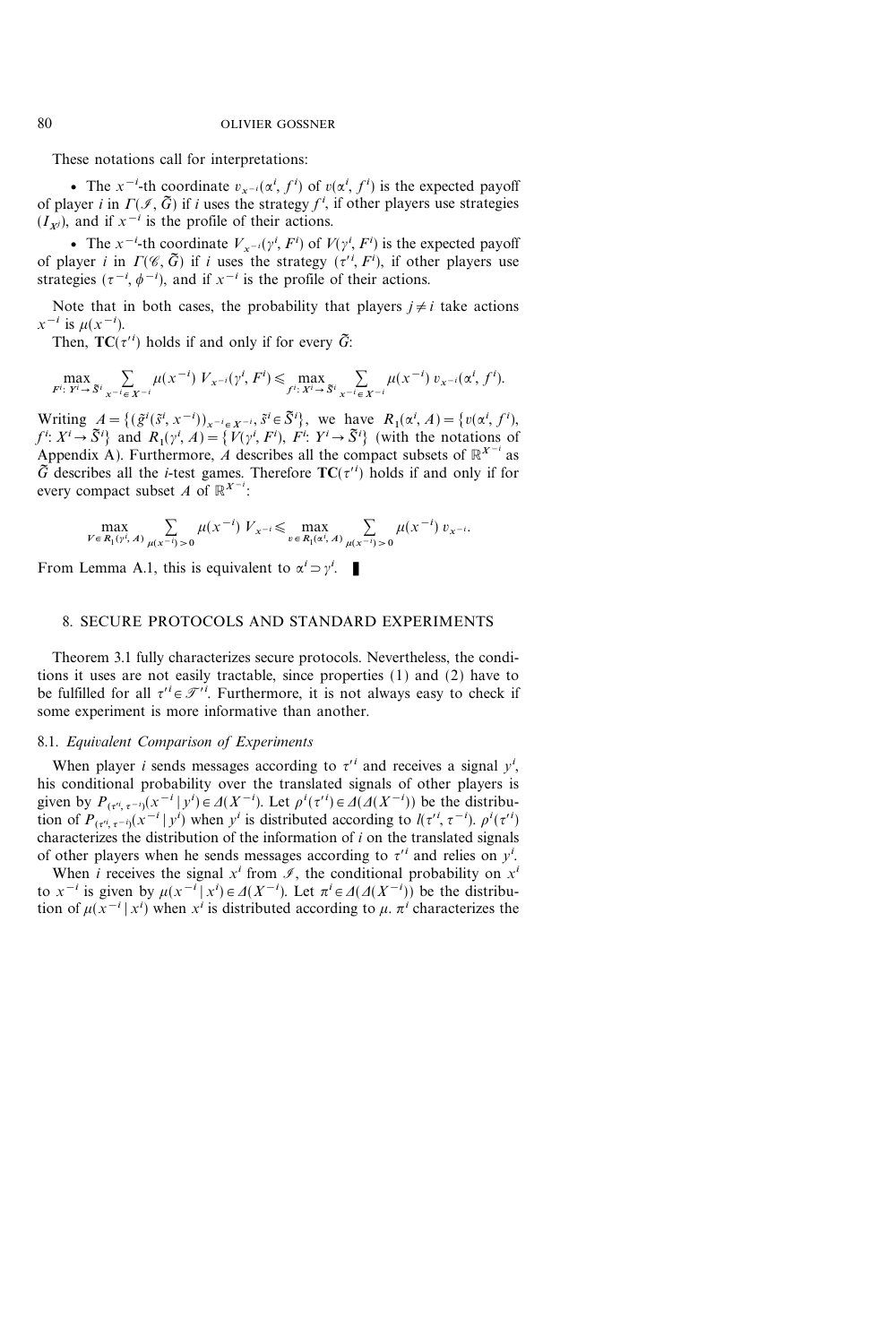distribution of the information of i on the signals of other players when he gets his signal from  $I$ , or equivalently his information on the translated signals of other players when he sends messages to  $\mathscr C$  according to  $\tau^i$  and relies on his translated signal  $x^i$ .

 $\pi^{i}$  and  $\rho^{i}(\tau^{i})$  are called the *standard measures* associated to the experiments  $\alpha^i$  and  $\gamma_{\tau'^i}$ .

LEMMA 8.1.  $\alpha^i = \gamma_{\tau^{i}}$  if and only if for any continuous convex mapping H from  $\Delta(X^{-i})$  to  $\mathbb{R}, \int H d\pi^i \geq \int H d\rho^i(\tau'^i)$ .

*Proof.* The Lemma is a consequence of Theorem 4 of Blackwell  $\lceil 6 \rceil$ .

Remarks. • Since both  $\rho^{i}(\tau^{i})$  and  $\pi^{i}$  have finite support, the condition also writes: For all continuous convex mapping  $H: \Delta(X^{-i}) \to \mathbb{R}$ 

$$
\sum_{x^i \in X^i} H(\mu(x^{-i} | x^i)) \mu(x^i) \ge \sum_{y^i \in Y^i} H(P_{(\tau^{i}, \tau^{-i})}(x^{-i} | y^i)) \, l(\tau^{i}, \tau^{-i})(y^i).
$$

• A consequence of the lemma is that  $\alpha^i$  and  $\gamma_{\tau^i}$  are equivalent if and only if  $\pi^i = \rho^i(\tau'^i)$ .

LEMMA 8.2. For every continuous convex mapping H from  $\Delta(X^{-i})$  to  $\mathbb{R},$ the mapping  $\tau^{i} \mapsto \int H d\rho^{i}(\tau^{i})$  is convex.

*Proof.* Take  $\tau_1^i, \tau_2^i \in \mathcal{T}^i$  and  $p \in [0, 1]$ . Set  $\tau_0^i = p\tau_1^i + (1 - p)\tau_2^i$  and  $\tau_0 = (\tau_0^i, \tau^{-i}), \tau_1 = (\tau_1^i, \tau^{-i}), \tau_2 = (\tau_2^i, \tau^{-i}).$  For every  $y^i \in Y^i$ ,

$$
P_{\tau_0}(x^{-i} | y^i) l(\tau_0)(y^i)
$$
  
=  $p P_{\tau_1}(x^{-i} | y^i) l(\tau_1)(y^i) + (1 - p) P_{\tau_2}(x^{-i} | y^i) l(\tau_2)(y^i)$ 

with  $l(\tau_0)(y^i) = pl(\tau_1)(y^i) + (1-p) l(\tau_2)(y^i)$ , so that, by convexity of H,

$$
H(P_{\tau_0}(x^{-i} | y^i)) l(\tau_0)(y^i)
$$
  
\$\leq p H(P\_{\tau\_1}(x^{-i} | y^i)) l(\tau\_1)(y^i) + (1-p) H(P\_{\tau\_2}(x^{-i} | y^i)) l(\tau\_2)(y^i).

And the result obtains by summing over  $y^i \in Y^i$ .

# 8.2. Another Characterization of Secure Protocols

We are now able to provide another characterization of secure protocols that involves a finite number of conditions only. Also, the only comparisons of experiments that have to be checked are  $\alpha^i \supset \gamma_{t^i}$  for  $t^i$  a message sent with null probability under  $\tau^i$ .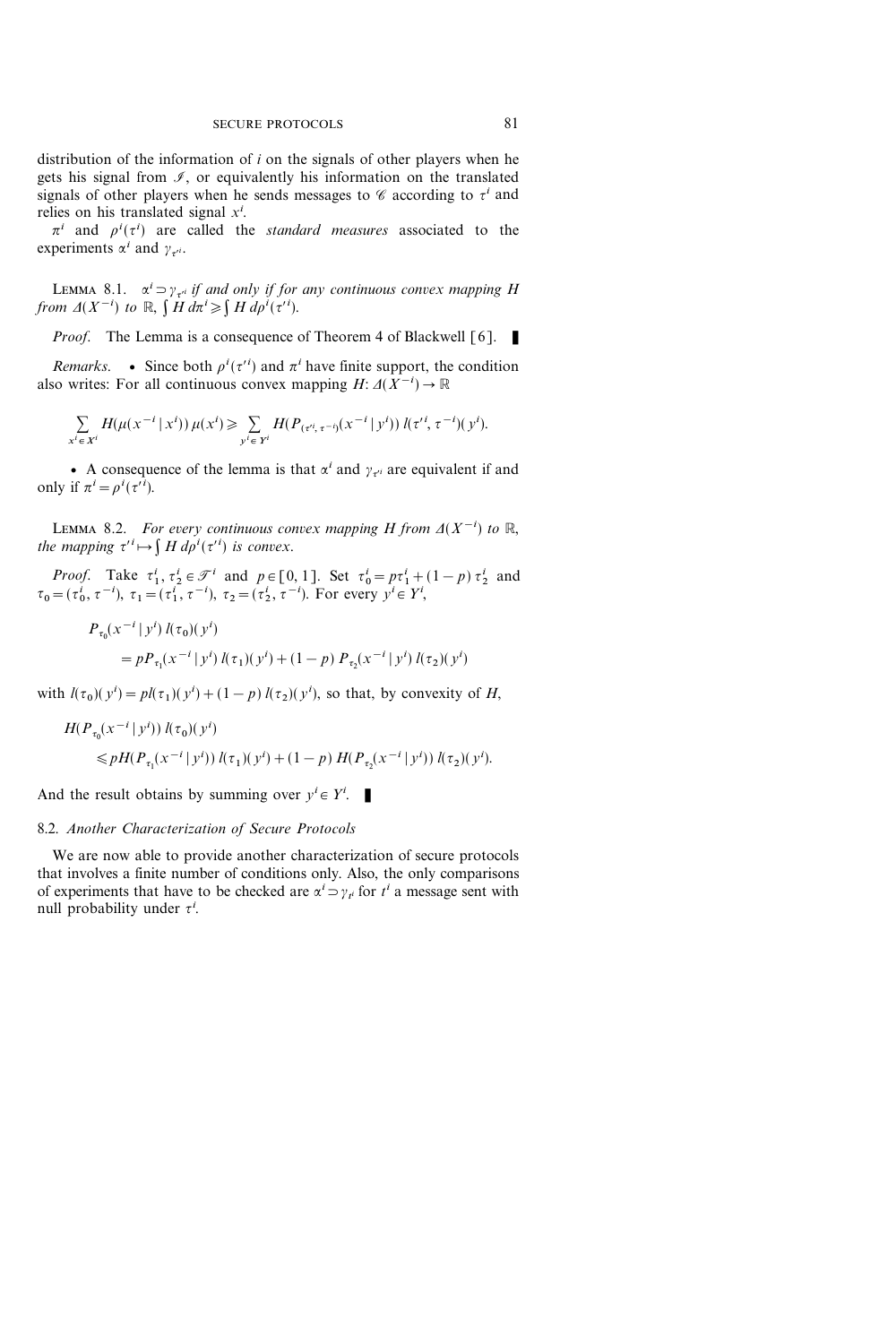THEOREM 8.1.  $(\tau, \phi)$  is secure if and only if:

- (1') For all i and  $t^i \in T^i$  such that  $\tau^i(t^i) = 0$ ,  $m(t^i) = m(\tau^i)$ ;
- (2') For all i and  $t^i \in T^i$  such that  $\tau^i(t^i) > 0$ ,  $\rho^i(t^i) = \pi^i$ ;
- (2") For All i and  $t^i \in T^i$  such that  $\tau^i(t^i) = 0$ ,  $\alpha^i \supset \gamma_i$ .

Proof. We compare the conditions of Theorems 8.1 with those of Theorem 3.1. Obviously  $(1)$  implies  $(1')$  and  $(2)$  implies  $(2'')$ .

 $(2) \Rightarrow (2')$ . Consider  $t^i \in T^i$  such that  $\tau^i(t^i) > 0$ . Choose  $p \in ]0, 1[$  and  $\tau' \in \mathcal{F}^i$  such that  $\tau^i = pt^i + (1-p) \tau'^i$ . Take  $H: \Delta(X^{-i}) \to \mathbb{R}$  continuous convex. Since  $\alpha^i = \gamma_{t^i}$  and  $\alpha^i = \gamma_{t^i}$ ,  $\int H d\pi^i \ge \int H d\rho^i(t^i)$  and  $\int H d\pi^i \ge$  $\int H d\rho^{i} (\tau^{i})$ . On the other hand, Lemma 8.2 shows that  $\int H d\pi^{i} \leqslant p \int H d\rho^{i} (t^{i})$ +(1-p)  $\int H d\rho^{i} (\tau'^{i})$ . This implies that  $\int H d\pi^{i} = \int H d\rho^{i} (\tau^{i}) = \int H d\rho^{i} (\tau'^{i})$ . Since this is true for all H,  $\pi^i = \rho^i(t^i)$ .

(1') and (2')  $\Rightarrow$  (1). First see that (2') implies  $m(t^i) = m(\tau^i)$  for  $t^i$  such that  $\tau^{i}(t^{i}) > 0$ . Indeed for  $x^{-i} \in X^{-i}$ :

$$
m(t^{i})(x^{-i}) = \int p_{x^{-i}} dp^{i}(t^{i}) = \int p_{x^{-i}} d\pi^{i} = m(\tau^{i})(x^{-i})
$$

where  $p_{x^{-i}}(\delta) = \delta(x^{-i})$  for  $\delta \in \Delta(X^{-i})$ . Therefore  $m(t^i) = m(\tau^i)$  for all  $t^i \in T^i$ , which implies  $m(\tau^{i}) = m(\tau^{i})$  for all  $\tau^{i} \in \mathcal{T}^{i}$ .

(2') and (2")  $\Rightarrow$  (2). (2') and (2") imply that for all  $t^i \in T^i$ ,  $\alpha^i \Rightarrow \gamma_{t^i}$ . Lemma 8.2 shows that the set  $\{\tau'^i \in \mathcal{F}^i, \alpha^i \supset \gamma_{\tau'^i}\}$  is convex. Hence  $\alpha^i \supset \gamma_{\tau'^i}$ for all  $\tau^i \in \mathcal{T}^i$ .

## 9. TRANSLATIONS AND INTERPRETATIONS

The notion of translation is closely related to the one of interpretation introduced in Gossner [13].

#### 9.1. Faithful Interpretations

Recall from [13] that an *interpretation* from an information structure  $\mathcal{I}_0 = ((X_0^i)_i, \mu_0)$  to another  $\mathcal{I}_1 = ((X_1^i)_i, \mu_1)$  is a family of mappings  $\psi = (\psi^i)_i$ from  $X_0^i$  to  $\Delta(X_1^i)$ .  $\psi$  is a *compatible interpretation* whenever the probability image of  $\mu_0$  by  $\psi$  is  $\mu_1$ . Moreover,  $\psi$  is *faithful* whenever no player loses information about the translated signal of the other players  $x_1^{-i}$  when computing his translated signal  $x_1^i$  and forgetting his original one  $x_0^i$ . Formally, if  $P_\psi$ denotes the probability induced on  $X_0 \times X_1$  by  $\mu_0$  and  $\psi$ ,  $\psi$  is faithful if it is compatible and if for all *i* and  $x_1^{-i} \in X_1^{-i}$ ,  $P_\psi(x_1^{-i} | x_0^i) = P_\psi(x_1^{-i} | x_1^i)$  $P_{\psi}$ -almost surely.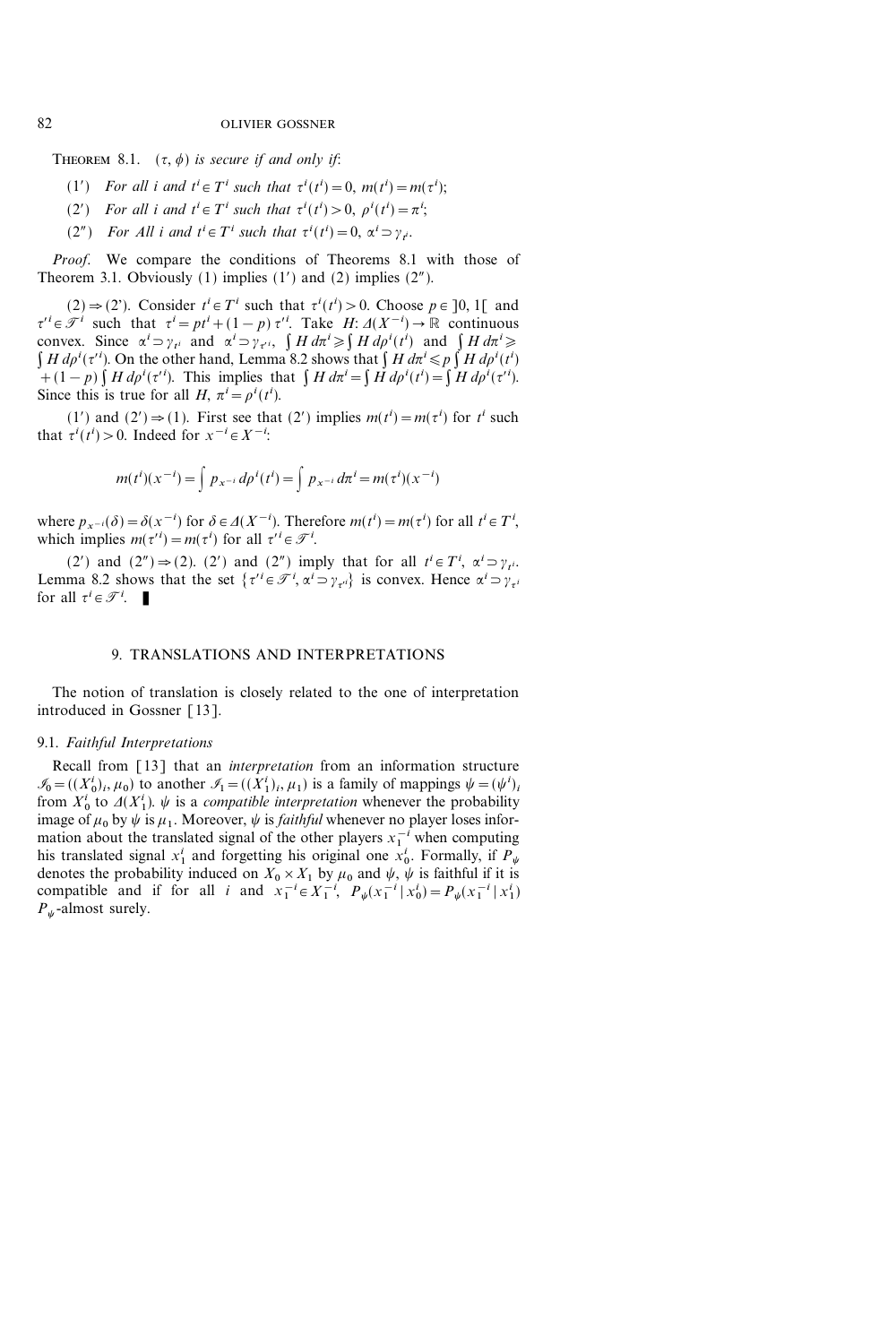Consider a *C*-protocol  $(\tau, \phi)$  generating  $\mathcal{I} = ((X^i)_i, \mu)$ , and let  $\mathcal{J}$  be the information structure defined by the sets of signals  $(Y^{i})_i$  and by the probability  $\ell(\tau)$  on Y.  $\phi$  defines an interpretation from  $\mathscr J$  to  $\mathscr I$ . Since  $\mu$  is the probability image of  $l(\tau)$  by  $\phi$ ,  $\phi$  is a compatible interpretation from  $\mathscr I$  to  $\mathscr I$ .

PROPOSITION 9.1. If a protocol  $({\tau}, {\phi})$  is secure,  ${\phi}$  is a faithful interpretation from  $\mathscr J$  to  $\mathscr I$ .

Proof. We use property (ii) of Theorem 7.1 of [13]. The experiment before interpretation for player *i* is  $\gamma_{\tau i}$  and the experiment after interpretation for player *i* is  $\alpha^i$ .  $\gamma_{\tau^i} \supset \alpha^i$  since  $\gamma_{\tau^i}$  is always sufficient for  $\alpha^i$  as noted in [13]. Assuming  $({\tau, \phi})$  is secure, Theorem 3.1 implies  $\alpha^i = \gamma_{\tau^i}$ . Then, the experiment before interpretation and the experiment after interpretation for player *i* are equivalent, so  $\phi$  is faithful.

Consider a *C*-protocol  $(\tau, \phi)$  generating *J*, and an interpretation  $\psi$  from *I* to *I*'. We define the *C*-protocol  $({\tau}, {\psi \circ \phi})$  by the relations  $({\psi \circ \phi})(y^i)$  =  $\sum_{x_i} \phi(y^i)(x^i) \psi(x^i)$ . Note that  $({\tau}, \psi \circ \phi)$  generates  ${\mathscr I}$  whenever  $\psi$  is compatible. Moreover, one can easily check the following:

PROPOSITION 9.2. If  $({\tau}, \phi)$  is secure and if  $\psi$  is faithful, then  $({\tau}, \psi \circ \phi)$  is secure.

Proposition 9.2 formalizes the approach used in Lehrer  $\lceil 16 \rceil$ : To generate  $\mathcal{I}',$ one first generates  $\mathcal{I}$ , then a faithful transformation from  $\mathcal{I}$  to  $\mathcal{I}'$  is used.

## 9.2. Deterministic Translations

A transformation  $\psi$  from  $\mathcal{I}_0 = ((X_0^i)_i, \mu_0)$  to  $\mathcal{I}_1 = ((X_1^i)_i, \mu_1)$  is deterministic when for every  $x_0^i \in X_0^i$  such that  $\mu_0(x_0^i) > 0$ , the support of  $\phi^i(x_0^i)$  is a singleton. An information structure  $\mathcal{I}_1$  is *minimal* when any faithful interpretation from an information structure  $\mathcal{I}_0$  to  $\tilde{\mathcal{I}}_1$  is deterministic.

Consider the equivalence relation on information structures: "there exists a faithful transformation from  $\mathcal{I}_1$  to  $\mathcal{I}_0$  and there exists a faithful transformation from  $\mathcal{I}_0$  to  $\mathcal{I}_1$ ". In [13], we proved the existence for any information structure  $\mathcal I$  of an information structure  $\tilde{\mathcal I}$  that is minimal and equivalent to  $\mathscr{I}$ .

To some extent, a similar property holds for translations.

DEFINITION 9.1. A translation  $\phi$  is deterministic on the support of  $I(\tau)$ when for every  $y^i$  such that  $l(\tau)(y^i) > 0$ , the support of  $\phi^i(y^i)$  is reduced to a point.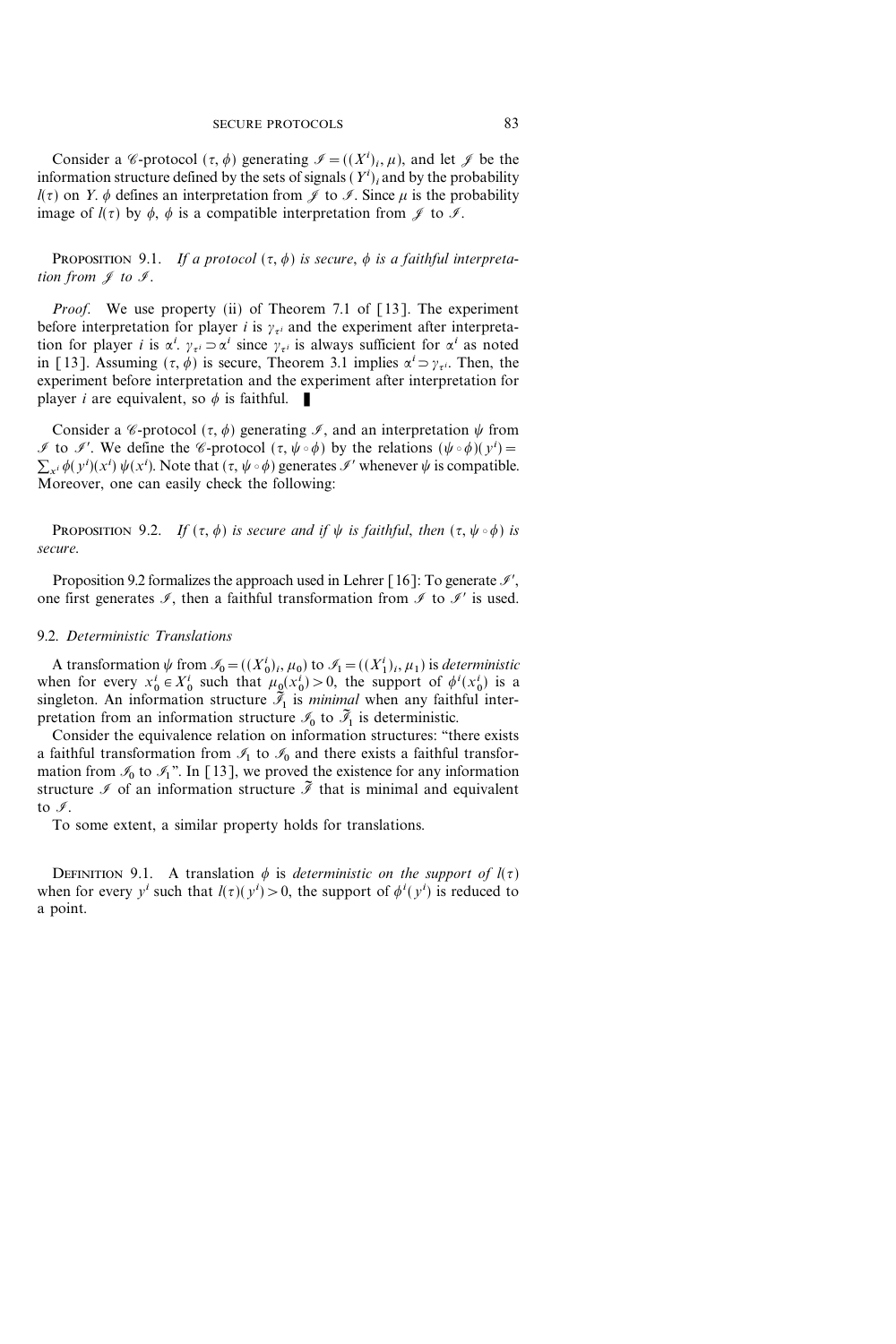PROPOSITION 9.3. Let  $({\tau}, \phi)$  be a secure protocol generating  ${\mathscr{I}}$  and let  ${\mathscr{I}}'$ be minimal and equivalent to  $\mathcal I$ . There exists a translation  $\phi'$  that is deterministic on the support of  $I(\tau)$  such that  $({\tau}, {\phi}')$  is secure and generates  ${\mathscr I}'$ .

*Proof.* Let  $\psi$  be a deterministic faithful interpretation from  $\mathcal I$  to  $\mathcal I'$ . With  $\phi' = \psi \circ \phi$ ,  $({\tau}, {\phi}')$  is secure and generates  ${\mathscr{I}}'$  from Proposition 9.2. Then Proposition 9.1 shows that  $\phi'$  is faithful. As  $\mathcal{I}'$  is minimal this implies that for all  $y^i$  such that  $l(\tau)(y^i) > 0$ , the support of  $\phi^{i}(y^i)$  is reduced to a point.  $\blacksquare$ 

It is not true in general that if there exists a secure protocol  $(\tau, \phi)$  that generates a minimal information structure  $\mathcal{I}$ , there also exists a secure protocol  $({\tau}', {\phi}')$  that generates  $\mathscr I$  and such that  ${\phi}'$  is deterministic.

EXAMPLE 9.1. Consider again the mechanism  $\mathscr C'$  defined in Example 4.2. A  $\mathscr C'$  protocol is defined by the mixed message  $\tau$  of Example 4.1 and by:

$$
\phi^{n1}(y^{1}) = \begin{cases} \phi^{1}(y^{1}) & \text{if } y^{1} \neq (U, d), (U, e), (U, f), \\ U & \text{otherwise,} \end{cases}
$$
  

$$
\phi^{n2}(y^{2}) = \begin{cases} \phi^{2}(y^{2}) & \text{if } y^{2} \neq (l, d), (m, e), (r, f), \\ \frac{2}{3}L + \frac{1}{3}R & \text{otherwise.} \end{cases}
$$

 $({\tau}, {\phi}')$  is a  ${\mathscr C}$ -protocol that generates  ${\mathscr I}$ . If 1 sends message U, it does not change the probability of translated signals of 2, and 1 gets with probability 1 a conditional probability  $\frac{2}{3}L + \frac{1}{3}R$  on 2's translated messages, which is less informative than if he sends messages according to  $\tau^1$ . Therefore  $({\tau, \phi' })$  is a secure  $\mathscr C$ -protocol that generates  $\mathscr I$ . Furthermore,  $\mathscr I$  is minimal as proved in  $[13]$ .

Now take any  $\mathscr{C}'$ -protocol  $(\tau', \phi')$ . If the translation  $\phi'^2$  of player 2 is deterministic (even for signals  $(l, d)$ ,  $(m, e)$ , and  $(r, f)$ ), then if 1 sends the message U, 1's signal reveals the signal of 2, and therefore also reveals the translated signal of 2. Hence if  $(\tau', \phi')$  generates  $\mathcal{I}, (\tau', \phi')$  is not secure.

# 10. EXTENSIONS AND DISCUSSION ON THE MODEL

## 10.1. Perfect Recall of the Messages Sent

We assumed that players peg their action only on their signals, not on their messages. For the actions of the players in  $G$  to depend also on their messages, we construct from G and from  $\mathscr C$  the extended game  $\bar{\Gamma}(\mathscr C, G)$ "with perfect recall" in which:

- each player  $i$  sends a message  $t^i$  to the mechanism;
- $y \in Y$  is drawn according to  $l(t)$  and each player i is informed of  $y^i$ ;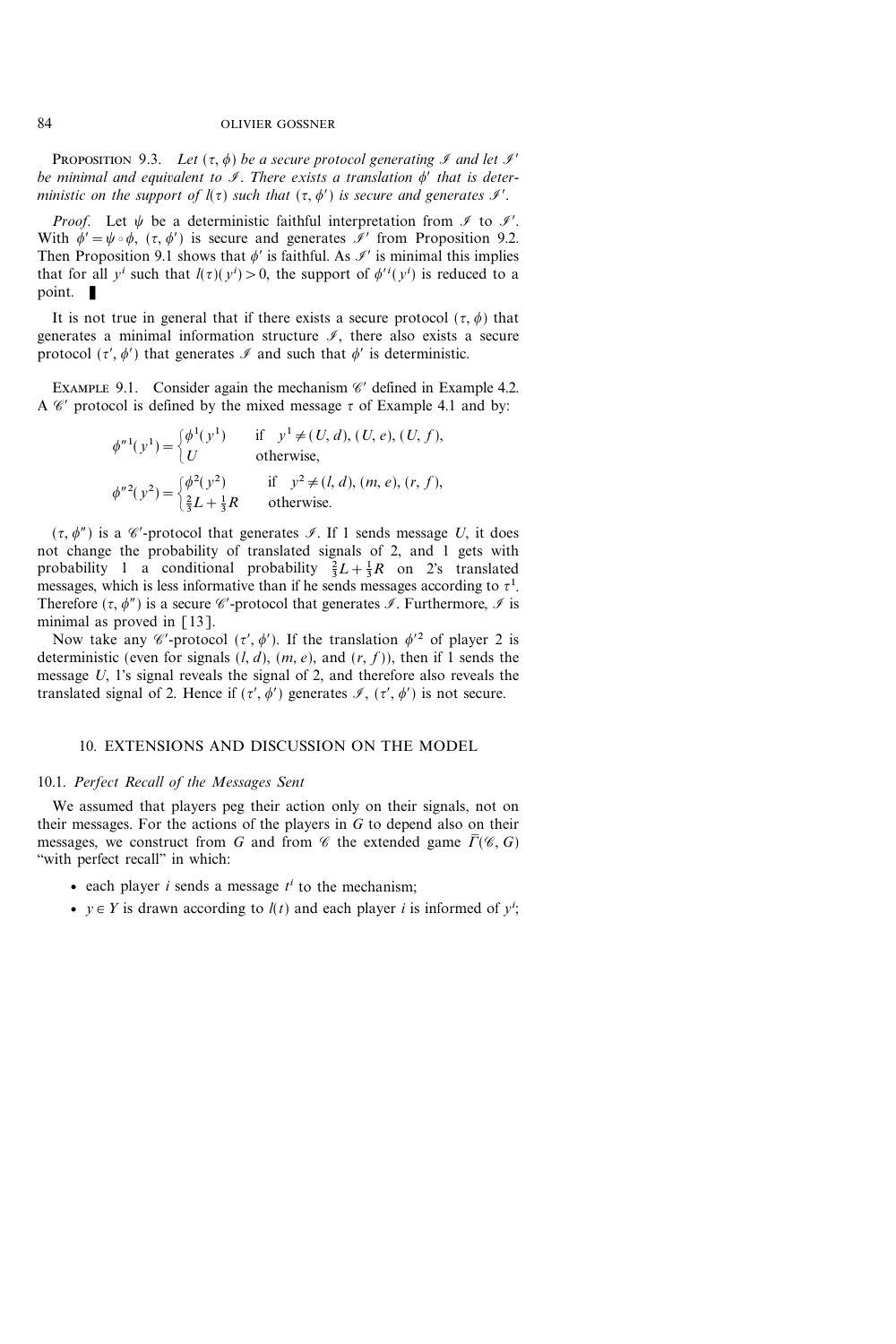- each player *i* chooses  $\sigma^i$  according to  $t^i$  and  $y^i$ ;
- the vector payoff is  $g(\sigma)$ .

A strategy for player *i* in  $\overline{\Gamma}(\mathscr{C}, G)$  is given by a mixed message  $\tau^i \in \mathscr{T}^i$ and by an application  $F^i: T^i \times Y^i \to \Sigma^i$ . The payoff function of  $\overline{\Gamma}(\mathscr{C}, G)$  is  $\bar{g}_{\mathscr{R}}(\tau, F) = \mathbf{E}_{l(\tau)} g(F(t, y)).$ 

Given *C*, we define a mechanism  $\overline{C} = ((T^i)_i, (\overline{Y}^i)_i, \overline{l})$  with  $\overline{Y}^i = T^i \times Y^i$ and  $\bar{l}(\tau)(t, y) = \tau(t) l(t)(y)$ . In  $\bar{\mathscr{C}}$  each player receives as signal the message he has sent to the mechanism and a signal drawn as in  $\mathscr{C}$ .

We see that the sets of strategies in  $\overline{\Gamma}(\mathscr{C}, G)$  and in  $\Gamma(\overline{\mathscr{C}}, G)$  are equal and that  $\bar{g}_{\infty}(l, t)=g_{\infty}(l, t)$ . This shows the equivalence between G extended by  $\mathscr C$  with perfect recall and G extended by  $\overline{\mathscr C}$  without perfect recall.

# 10.2. Finite Games

We could have defined a secure protocol as a protocol that is secure for all finite games without affecting our characterizations. In fact, the proof of Lemma 6.1 needs only the strategy spaces to be finite, and Blackwell [6, p. 96] notes that the comparison of experiments remains unchanged of the sets A of choices opened to the statistician are finite.

#### 10.3. Infinite Mechanisms

We considered communication mechanisms with finite sets of messages and signals. Actually, the model and Theorem 3.1 easily extend to the case where Hwa sets are taken compact.

# 10.4. The Incomplete Information Case

For simplicity, we assumed complete information in the sense that player's payoffs depend only on their actions. Actually, the definition of a secure protocol and its characterizations naturally extend to the case of incomplete information.

Fix a (finite) set of states of nature  $\Omega$ .

A (*Bayesian*) game  $G = (\pi, (S^i)_i, g)$  is given by a probability distribution  $\pi$  on  $\Omega$ , by a compact set of actions  $S<sup>i</sup>$  for each player i, and by a continuous payoff function  $g: \Omega \times S \to \mathbb{R}^l$ . The set of mixed strategies for i is  $\Sigma^i = \Delta(S^i)$ .

An *information structure*  $\mathcal{J} = ((X^i_{\mathcal{J}})_i, \mu_{\mathcal{J}})$  is now given by a (finite) set of signals  $X^i_{\mathscr{J}}$  for each player i and by a signal function  $\mu_{\mathscr{J}}: \Omega \to \Delta(X_{\mathscr{J}})$ . When  $\omega \in \Omega$  is the state of nature,  $\mu_{\mathscr{C}}(\omega)$  is the distribution of signal profiles to the players.

A communication mechanism is a triple  $\mathscr{C} = ((T^i)_i, (Y^i)_i, l)$ , where  $T^i$  is i's finite set of messages,  $Y^i$  is i's finite set of signals, and  $l: \Omega \times T \rightarrow \Delta(Y)$ 

$$
\mathcal{J} \xrightarrow{\qquad x^i_{\mathcal{J}}} i \xrightarrow{\qquad f^i(x^i_{\mathcal{J}})} G
$$

FIG. 5. The extended game  $\Gamma(\mathcal{J}, G)$ .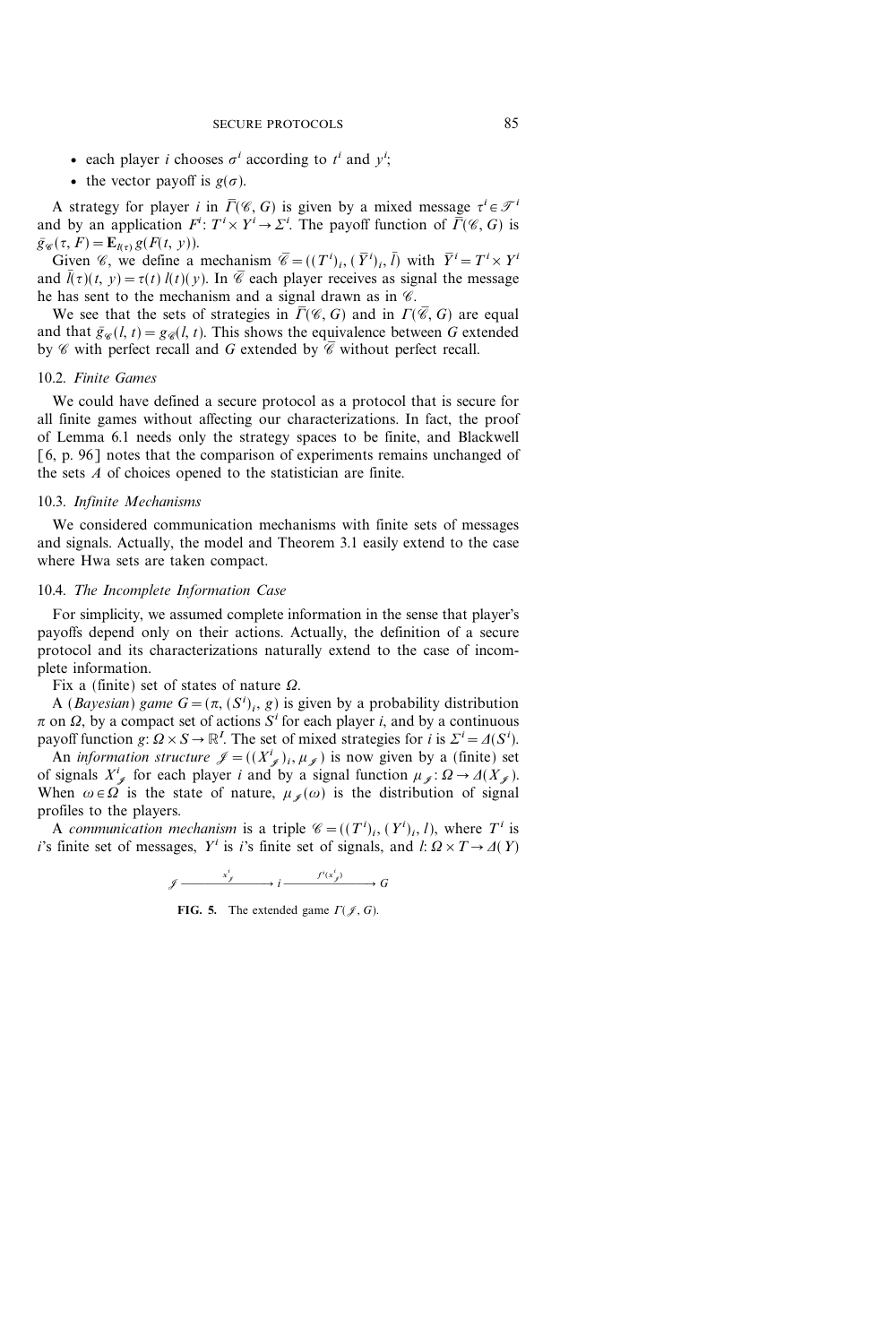

FIG. 6. The extended game  $\Gamma(\mathcal{J}, \mathcal{C}, G)$ .

is the signal function (the signal in  $\mathscr C$  may depend on  $\omega$ ). The set of mixed messages for player *i* is  $\mathcal{T}^i = \Delta(T^i)$ .

Given a Bayesian game G and an information structure  $\mathcal{J}, \Gamma(\mathcal{J}, G)$ represents the extended game in which:

- $\omega \in \Omega$  is drawn according to  $\pi$ ;
- Players are informed according to  $\mathcal{J}$ ;
- $G$  is played.

A strategy of *i* in  $\Gamma(\mathcal{J}, G)$  is a mapping  $f^i: X^i_{\mathcal{J}} \to \Sigma^i$ . See Fig. 5.

Given G,  $\mathcal I$  and a communication mechanism  $\mathcal C$ , let  $\Gamma(\mathcal J, \mathcal C, G)$  be the extended game in which:

- $\omega \in \Omega$  is drawn according to  $\pi$
- Players are informed according to  $\mathcal{J}$ ;
- Players communicate through  $\mathscr{C};$
- $G$  is played.

A strategy of *i* in  $\Gamma(\mathcal{J}, \mathcal{C}, G)$  is given by a (message) mapping  $\tau^i: X^i_{\mathcal{J}} \to \mathcal{J}^i$ and by an (action) mapping  $F^i$ :  $X^i_{\mathscr{J}} \times Y^i \to \Sigma^i$ . See Fig. 6.

A communication protocol (or  $\mathscr{J}$ -*C*-protocol) is given by a (message) mapping  $\tau^i: X^i_{\mathscr{J}} \to \mathscr{T}^i$ , by a finite set of translated signals  $X^i_{\mathscr{J}}$  for each player *i* and by a translation  $\phi^i$ :  $X^i_{\mathscr{J}} \times Y^i \to \Delta(X^i_{\mathscr{J}})$ . See Fig. 7.

For  $\omega \in \Omega$  being fixed,  $\mu_{\mathscr{J}}$ ,  $\tau = (\tau^i)_i$  and  $\phi = (\phi^i)_i$  induce a probability distribution on  $X_{\mathscr{I}} \times Y \times X_{\mathscr{I}}$ . Let  $\mu_{\mathscr{I}} (\omega)$  be its marginal on  $X_{\mathscr{I}}$ .  $\mathscr{I}$  =  $((X_{\mathscr{I}_i}^i, \mu_{\mathscr{I}}))$  is the information structure generated by the protocol  $(\tau, \phi)$ .



FIG. 7. The protocol  $(\tau, \phi)$ .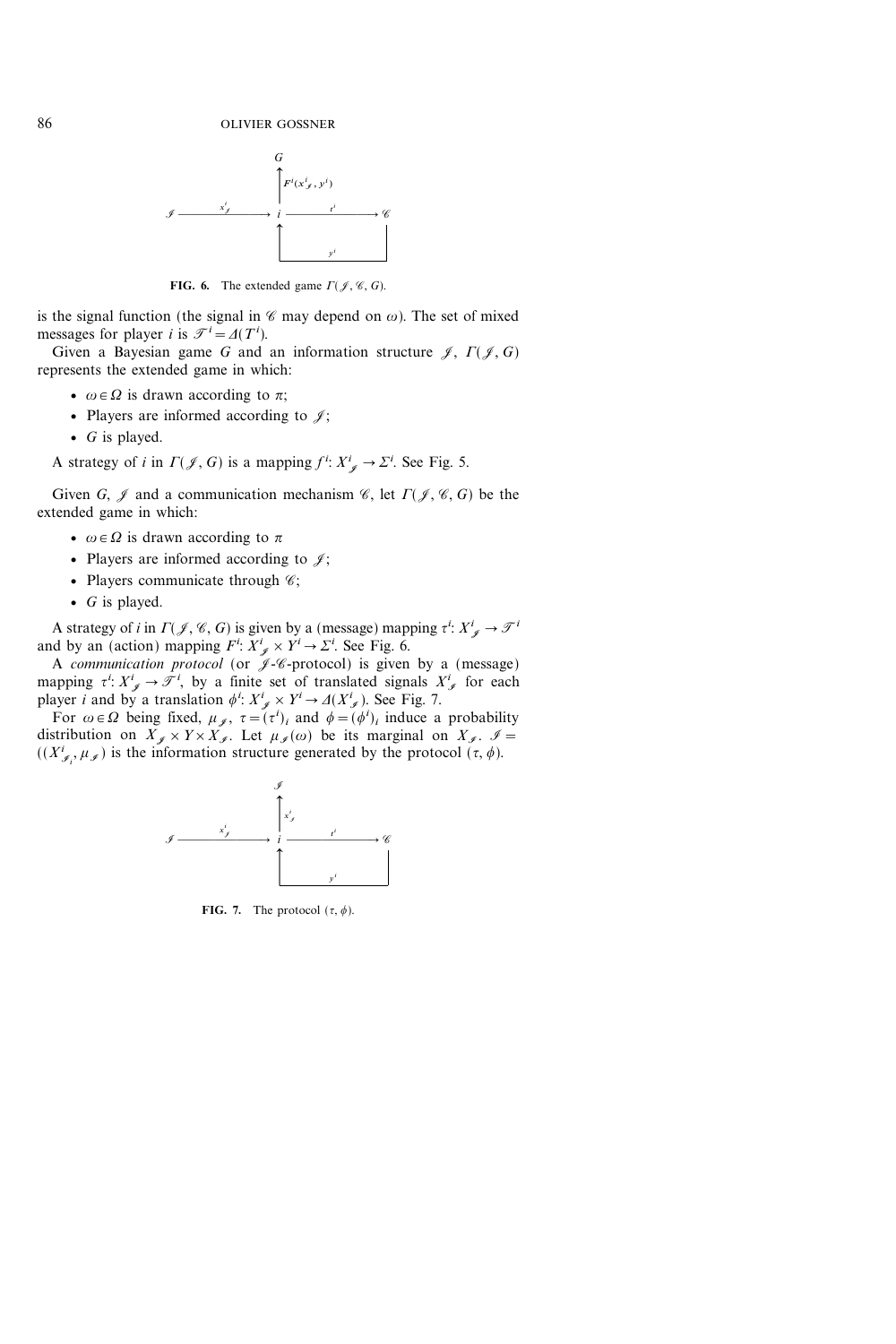We say that  $({\tau}, {\phi})$  is secure when for every Bayesian game G and every Nash equilibrium f of  $\Gamma(\mathcal{I}, G)$ , it is a Nash equilibrium of  $\Gamma(\mathcal{J}, \mathcal{C}, G)$  to:

- Receive information according to  $\mathcal{J}$ ;
- Follow the protocol, thus generating signal profiles  $x_j \in X_j$ ;
- Play in G according to  $f(x)$ .

For a fixed  $\omega \in \Omega$  and  $\tau'^i: X^i_{\mathscr{J}} \to \mathscr{T}^i$ , let  $m(\omega, \tau'^i) \in \Delta(X^{-i})$  be the distribution of players  $j \neq i$ 's translated signals when the state of nature is  $\omega$ , players  $j \neq i$  follow  $({\tau}, {\phi})$  and when is messages are sent according to  $\tau'^i$ .

Let  $\alpha^i$  be the statistical experiment that characterizes the information on  $(\omega, x_{\mathcal{I}}^{-i})$  given by  $x_{\mathcal{I}}^{i}$  in the information structure  $\mathcal{I}$ . Let also  $\gamma_{\tau}$  be the statistical experiment that characterizes the information on  $(\omega, x_{i}^{-i})$  given by  $(x^i_{\neq}, y^i)$  when players  $j \neq i$  follow  $({\tau}, {\phi})$  and when is messages are sent according to  $\tau^{\prime i}$ .

Theorem 3.1 extends to:

THEOREM 10.1.  $(\tau, \phi)$  is secure if and only if:

- (1) For every player i,  $\tau' \in \mathcal{F}^i$  and  $\omega \in \Omega$ ,  $m(\omega, \tau'^i) = m(\omega, \tau^i)$
- (2) For every player i and  $\tau^{\prime i} \in \mathcal{F}^i$ ,  $\alpha^i \supset \gamma_{\tau^{\prime i}}$

The proof of Theorem 10.1 is a simple extension of the proof of Theorem 3.1.

# 11. CONCLUSION

In our approach, instead of looking both for a mechanism and for a protocol securely generating a given information structure, we start with a mechanism  $\mathscr C$  and wonder which  $\mathscr C$ -protocols are secure.

We obtained different characterizations of a secure protocol. Now, it would be interesting to know which information structures can be securely generated through a given protocol or through its repetitions. Ideally, results in the spirit of the Folk Theorem that classify communication mechanisms according to the information structures securely generated through their repetitions could be obtained. Proposition 9.2 gives a positive result in this direction, since if there exists a faithful transformation from  $\mathcal I$  to  $\mathcal I$  and if  $\mathcal I$ can be securely generated through a  $\mathscr C$ -protocol,  $\mathscr I$  can also be securely generated through a *C*-protocol.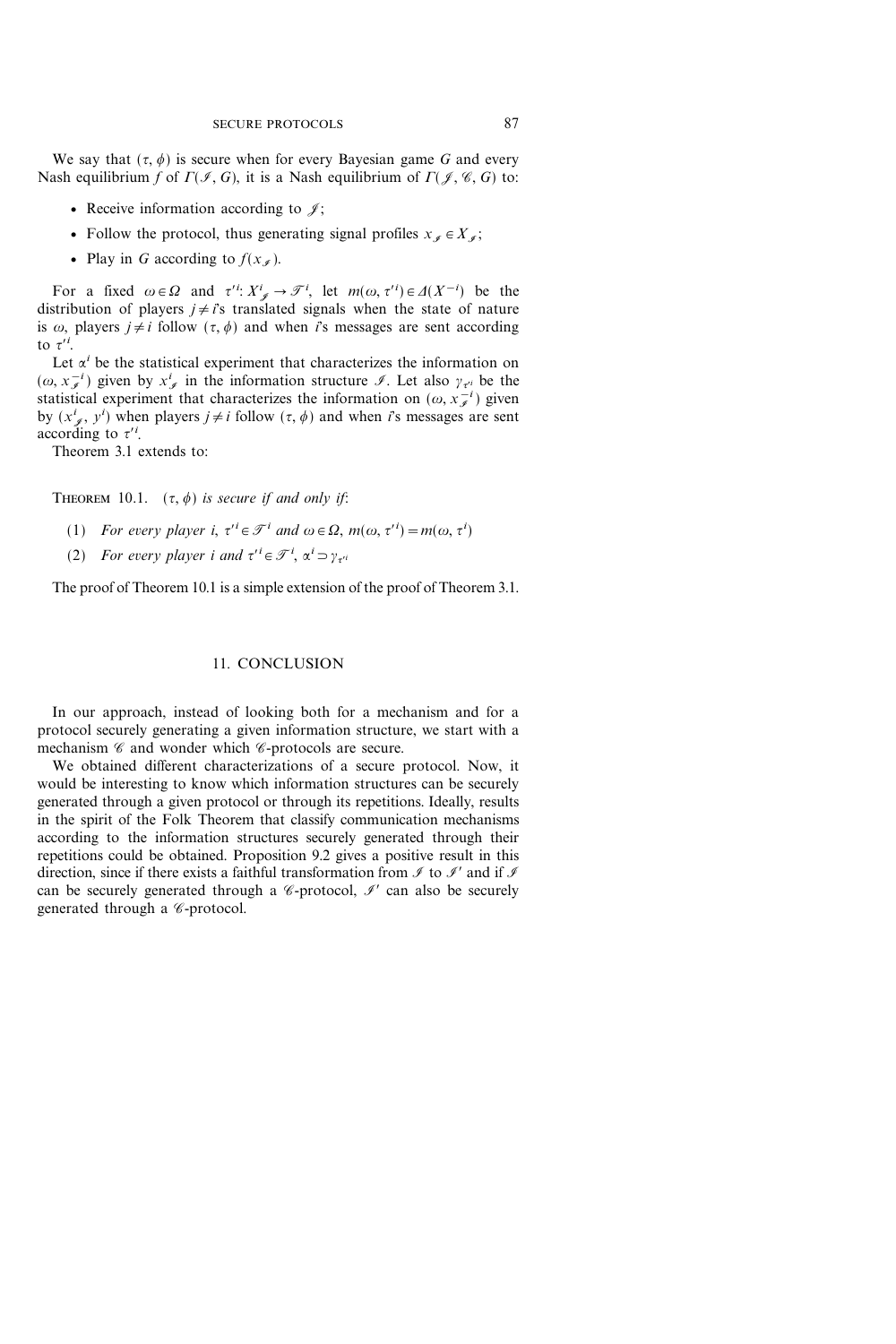#### 88 OLIVIER GOSSNER

# A. BLACKWELL'S COMPARISON OF STATISTICAL EXPERIMENTS

Recall from Blackwell [6, 7] that an *experiment*  $\alpha$  is a family of probability measure  $u_1$ , ...,  $u_N$  on the Borel field of a space Z.  $u_k$  is the probability over the signals received by the statistician when the state of nature is  $k$ . A *decision* problem is a pair  $(\alpha, A)$ , where A is a compact subset of  $\mathbb{R}^N$ . Points in A are possible choices for the statistician, the gain<sup>2</sup> from action  $a=(a_1, ..., a_N)$  is  $a_k$ if the actual state of nature is k. A *decision procedure* for  $(\alpha, A)$  is a measurable mapping from  $Z$  to  $A$ , it associates a choice of action to every signal. To every decision procedure f such that  $f(z)=(a_1(z), ..., a_n(z))$  is associated a gain vector:

$$
v(f) = \left(\int a_1(z) du_1, ..., \int a_N(z) du_N\right)
$$

The kth coordinate of  $v(f)$  is the expected gain if the state of nature is k and the decision procedure is f.  $R_1(f)$  denotes the range of  $v(f)$  and  $R(f)$ is the convex closure of  $R_1(f)$ .

Given two statistical experiments  $\alpha$  and  $\beta$ ,  $\alpha$  is more informative than  $\beta$ , and we write  $\alpha \supset \beta$ , when  $R(\alpha, A) \supset R(\beta, A)$  for all A. The experiments  $\alpha$ and  $\beta$  are *equivalent* when  $\alpha \supset \beta$  and  $\beta \supset \alpha$ .

We use the following characterization of  $\alpha = \beta$ :

LEMMA A.1. Let  $c_1$ , ...,  $c_N$  be positive real numbers,  $\alpha \supset \beta$  if and only if for any compact subset A of  $\mathbb{R}^N$ :

$$
\max_{v \in R_1(\beta, A)} \sum_k c_k v_k \le \max_{v \in R_1(\alpha, A)} \sum_k c_k v_k.
$$

Remark. The lemma comes from the condition (3) of Theorem 2 of Blackwell [6]. In Blackwell's result the numbers  $c_1$ , ...,  $c_N$  are all equal to 1, but the proof remains unchanged for all  $c_k>0$ .

#### **REFERENCES**

- 1. R. J. Aumann, Subjectivity and correlation in randomized strategies, J. Math. Econ. 1  $(1974), 67-95.$
- 2. R. J. Aumann and S. Hart, Polite talk isn't cheap, handout, 1993.
- 3. R. J. Aumann, M. Maschler, and R. Stearns, Repeated games with incomplete information: An approach to the nonzero sum case, in "Reports to the U.S. Arms Control and Disarmament Agency," Chapter IV, pp. 117-216, ST-143, 1968.

<sup>2</sup> In Blackwell's work, and in statistics in general, the statistician minimizes an expected loss. In a game theoretic approach, it is more natural to say that she maximizes an expected gain.